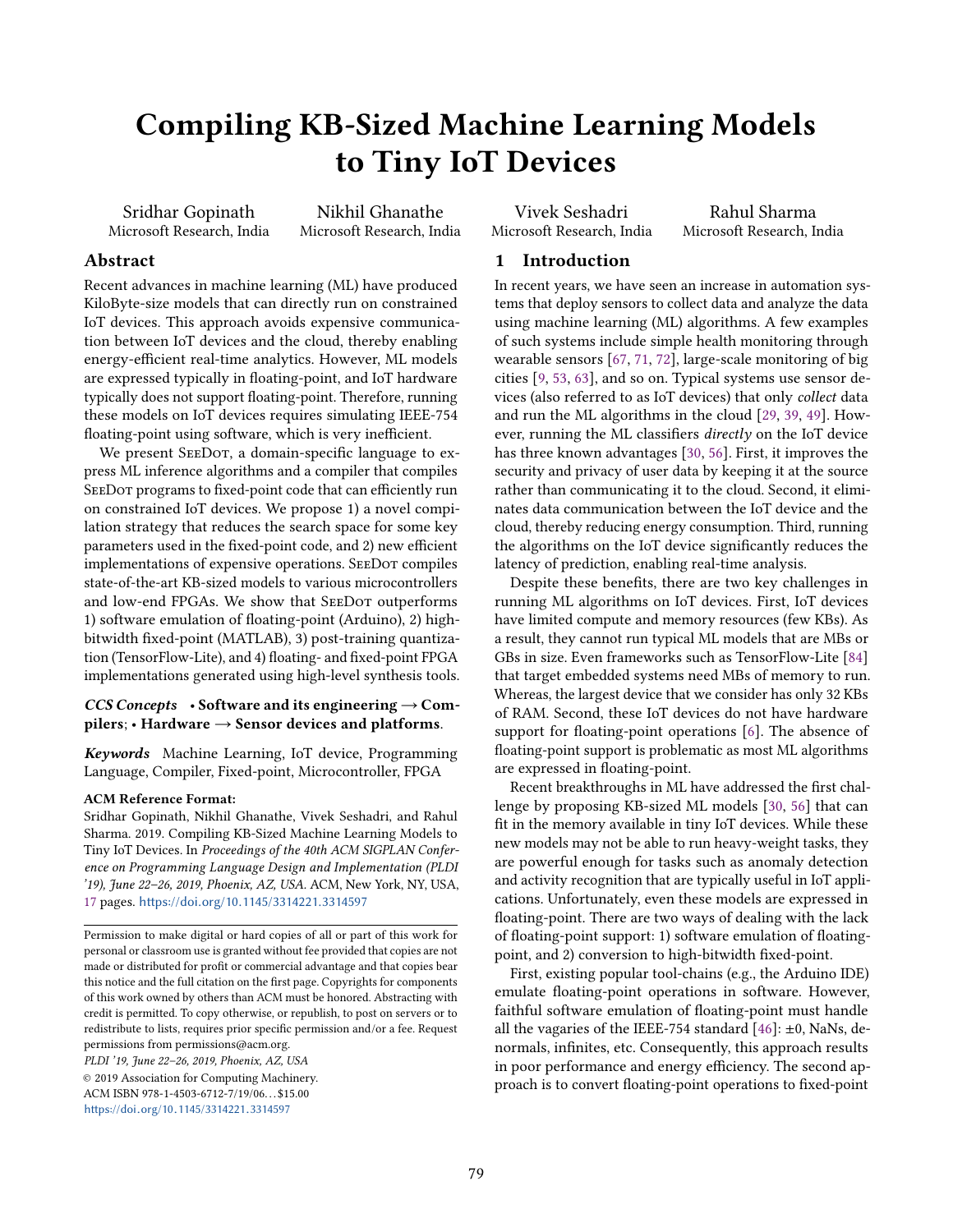operations. Existing work in this area focuses on digital signal processors (DSPs) [\[3,](#page-14-4) [5,](#page-14-5) [7,](#page-14-6) [8,](#page-14-7) [64,](#page-15-6) [68,](#page-16-5) [88\]](#page-16-6). These approaches rely on high-bitwidth arithmetic which is supported natively by DSPs but is very expensive on microcontrollers.

In this paper, we describe the first framework that generates efficient fixed-point code for ML inference algorithms that can run on constrained hardware. For the purposes of this paper, we define a device as constrained if it has KBs of memory and does not have hardware support for floatingpoint operations. We focus on the scenario where an ML model is trained in the cloud and an IoT maker wants to deploy the trained model directly on the IoT device. To this end, we make the following contributions.

First, we propose  ${\rm SEEDor^1}$  ${\rm SEEDor^1}$  ${\rm SEEDor^1}$ , a domain-specific language for expressing ML inference algorithms. SEEDOT is high-level, easy to comprehend, and has intuitive semantics. It provides language support for standard matrix operations, which are the natural abstractions used in ML algorithms. The syntax of SeeDot helps the compiler infer and track dimensions of matrices at compile time which is difficult in general purpose languages like Python/C/C++. With these features, SeeDot improves programmer productivity by making it easy for ML researchers to specify their algorithms. For instance, SeeDot can express the LeNet convolution neural network [\[83\]](#page-16-7) for object detection on the CIFAR-10 dataset [\[54\]](#page-15-7) in ten lines of code (Section [7.4\)](#page-12-0). In contrast, the corresponding C program spans hundreds of lines. We formally define the SeeDot language and its semantics in Section [5.](#page-3-0)

Second, we design a compiler that transforms SEEDOT programs to fixed-point C code for microcontrollers. The fixed-point code operates only on low-bitwidth integers and is much more efficient than emulating floating-point in software. Our compiler uses two key ideas. First, each fixed-point number is associated with a scale parameter. The naïve approach for setting the scales results in an unacceptable loss in precision. The optimal approach for setting the scales requires exploring a parameter space whose size is exponential in the size of the input program. Our compiler uses an intelligent heuristic that reduces the size of the parameter space to a constant which is independent of the size of the input program. This approach results in a precise and efficient fixed-point code in practice. Second, we observe that existing approaches to compute the exponentiation function  $(e^x)$  on<br>constrained hardware are very inefficient. We propose an constrained hardware are very inefficient. We propose an approach that computes  $e^x$  as a product of two values that  $\frac{1}{2}$  are looked up from two pre-computed tables. With these are looked up from two pre-computed tables. With these techniques, SeeDot-generated fixed-point code significantly outperforms code generated by state-of-the-art float-to-fixed compilers. Section [3](#page-2-0) provides a motivating example and Section [5.3](#page-4-0) describes our optimizations.

Third, we observe that IoT devices are often deployed for specific scenarios. While the models may undergo updates, they do not change significantly in structure and complexity. This characteristic makes them an ideal target for hardware acceleration using Field Programmable Gate Arrays (FPGAs) [\[69\]](#page-16-8). As a result, to exhibit the generality of SeeDot, we perform a preliminary evaluation to explore SEEDOT's potential to target FPGAs. We augment SEEDOT with a backend that generates code to run KB-sized ML models on a low-end, power-efficient Xilinx FPGA with no floating-point support. Our compiler uses the high-level synthesis (HLS) tool provided by Xilinx along with two optimizations. First, our compiler uses a hand-optimized Verilog code for Sparse-Matrix-Vector (SpMV) multiplication, a frequently-occurring operation in ML inference. Second, our compiler automatically generates hints for the HLS compiler to parallelize other operations. To the best of our knowledge, this is the first demonstration of automatically compiling KB-sized ML algorithms specified in a high-level language to low-end FPGAs. Section [6](#page-7-0) describes the FPGA-backend in more detail.

We evaluate SEEDOT using state-of-the-art KB-sized ML inference algorithms for constrained devices. In the microcontroller setting, we compare the performance of SeeDotgenerated code to the code generated by 1) the native Arduino IDE, 2) the commercial MATLAB float-to-fixed converter, and 3) post-training quantization in Tensorflow. For the FPGA setting, we compare the performance of our compiler to Xilinx's HLS tool. Our evaluations show that See-Dot-generated programs achieve comparable classification accuracy for the ML algorithms with a significant reduction in execution time compared to these prior approaches.

Finally, to evaluate the benefit of SEEDOT in the real world, we consider two case studies where KB-sized ML models have been deployed in the wild: 1) a fault detection system that uses an ML model to detect whether a soil temperature/moisture sensor deployed in a remote farm has malfunctioned, and 2) a sensor pod that reacts in real-time to gestures performed by people with visual impairments using their white cane. For both scenarios, SeeDot-generated fixed-point code for the ML algorithms has comparable classification accuracy and much better performance than the deployed implementations. Thus, SEEDOT is already helpful to farmers and people with visual impairments.

# 2 Background

In this section, we provide a brief background on machine learning and fixed-point arithmetic.

#### 2.1 ML Preliminaries

An ML classifier takes an input data point (e.g., an image) and assigns it a label (e.g., "cat image" or "dog image"). A typical ML dataset has a training set and a testing set. The training set is used to learn a *model*. The performance of the trained

<span id="page-1-0"></span><sup>&</sup>lt;sup>1</sup>Implementation available at https://github.[com/Microsoft/EdgeML/tree/](https://github.com/Microsoft/EdgeML/tree/master/Tools/SeeDot)<br>master/Tools/SooDot [master/Tools/SeeDot](https://github.com/Microsoft/EdgeML/tree/master/Tools/SeeDot)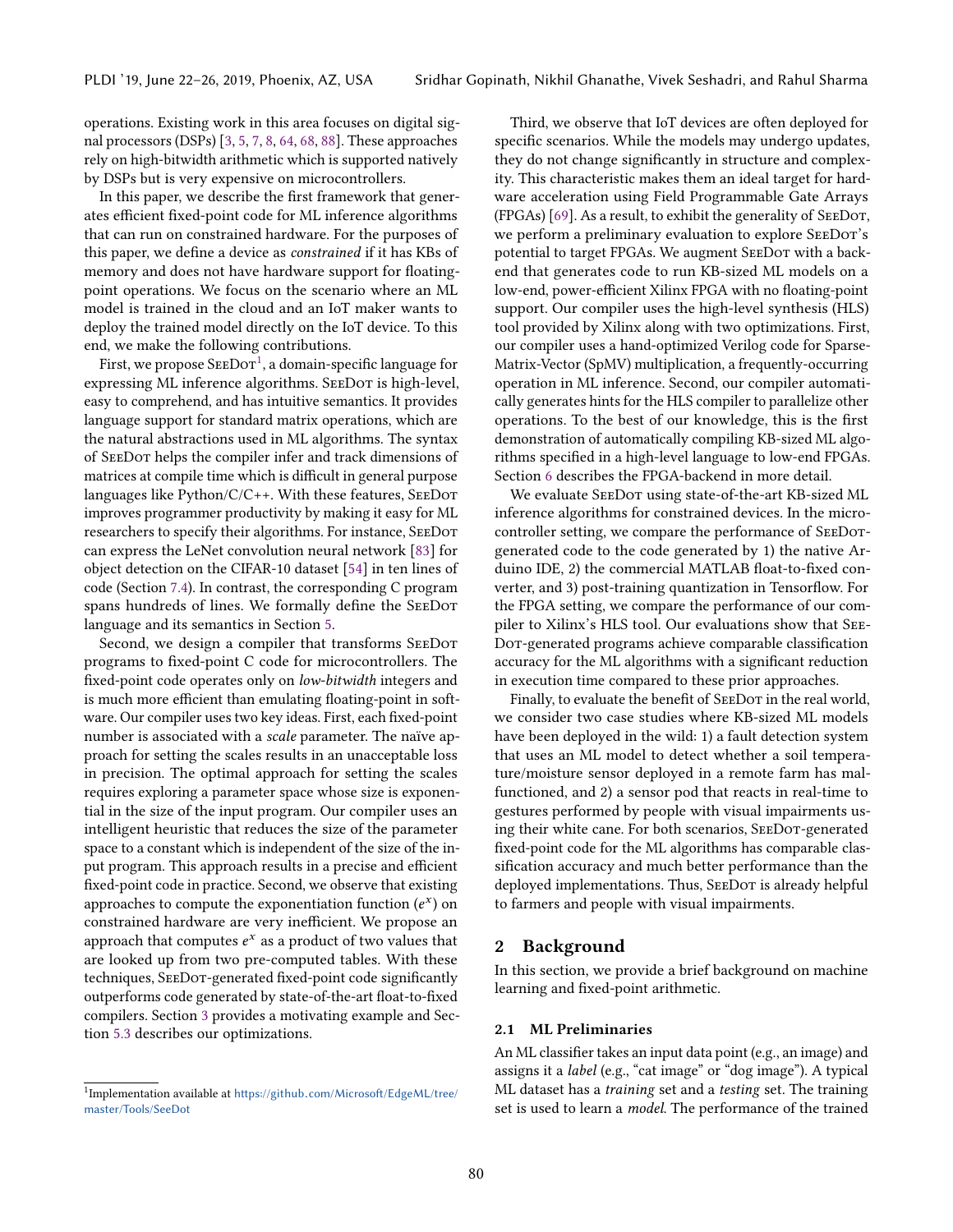model is judged by its classification accuracy, the proportion of points in the testing set that the classifier labels correctly. For example, in the linear classifier  $w * x > 0$ , the vector w is the trained model, the vector  $x$  is the input which needs to be classified, the possible labels are true and false, and ∗ is the inner-product operation. In this paper, we focus on running KB-sized ML classifiers on constrained devices. Therefore, w is stored on the device's memory,  $x$  is a run-time input, and the device performs the computation  $w * x > 0$ . To generate efficient code, the SeeDot compiler has access to the SeeDot program, the trained model, and the training set to learn few parameters for the compiled code. We use the testing set only to evaluate the performance of the code generated by our compiler and not for generating the code.

#### 2.2 Accuracy Metric

ML classifiers are typically specified as expressions over Reals. As Real arithmetic requires infinite precision, modern processors approximate Real numbers using floating-point or fixed-point numbers for efficiency. For ML classifiers, the correctness of these implementations can be judged by two metrics: classification accuracy and numerical accuracy. The latter bounds the error between an implementation and a Real specification over all possible inputs. It is well-known that the best numerical accuracy does not necessarily result in the best classification accuracy. In fact, prior work [\[51,](#page-15-8) [74\]](#page-16-9) observes that using fewer bits of precision can improve classification accuracy; precision reduction can be seen as a form of regularization that reduces over-fitting. However, the choice of an accuracy metric is orthogonal to the implementation of the compiler and SEEDOT can work with any metric. In particular, the example in Section [3](#page-2-0) uses numerical accuracy. Other metrics like recall, precision, and F1-score can be used as well. In this paper, we consider an implementation of a classifier to be satisfactory if it has good classification accuracy, regardless of the numerical accuracy.

#### <span id="page-2-3"></span>2.3 Fixed-Point Preliminaries

Fixed-point arithmetic represents a Real number  $r$  using an integer<sup>[2](#page-2-1)</sup> [ $r * 2^P$ ]. The quantity P is called the *scale*. If  $P > 0$ <br>then we say that r has been scaled up by P If  $P \ge 0$  then we then we say that r has been scaled up by P. If  $P < 0$  then we say that  $r$  has been scaled down by  $|P|$ .

The choice of scale is critical when using a fixed-point representation. E.g., consider 8-bit integers and  $r = \pi$  = 3.1415 . . . . A scale of  $P = 5$  is optimal since it produces the most accurate result:  $[\pi * 2^5] = 100$  which represents the<br>Real 100/2<sup>5</sup> = 3.125, the most precise 8-bit fixed-point rep. Real  $100/2^5 = 3.125$ , the most precise 8-bit fixed-point rep-<br>resentation of  $\pi$ . If the scale is too high e.g. if P = 6 then resentation of  $\pi$ . If the scale is too high, e.g., if P = 6 then  $\lfloor \pi * 2^6 \rfloor = 200$ , which when written as an 8-bit integer corre-<br>sponds to -56. This situation is an overflow Here, the most sponds to −56. This situation is an overflow. Here, the most significant bits are lost when converting to 8-bit integers and

the result is garbage. If the scale is too low, e.g., if  $P = -2$ then  $\lfloor \pi * 2^{-2} \rfloor = 0$  and all the significant bits are lost.<br>Next, we show how the scale parameter can affect

Next, we show how the scale parameter can affect the precision of fixed-point addition and multiplication. Consider the real numbers  $r_1 = \pi$  and  $r_2 = e = 2.71828...$  The corresponding 8-bit fixed-point representation using a scale P = 5 are  $y_1 = [r_1 * 2^P] = 100$  and  $y_2 = [r_2 * 2^P] = 86$ . To add<br>the two numbers simply computing  $y_1 + y_2$  is unsafe as the the two numbers, simply computing  $y_1 + y_2$  is unsafe, as the operation results in an overflow  $(y_1+y_2 = -70)$ . The standard approach to avoid the overflow is to first scale down both the numbers by 1, and then computing the sum. With this approach, the computed fixed-point result is  $\frac{y_1}{2} + \frac{y_2}{2} = 93$ with a scale  $P = 4$ , which corresponds to the Real number  $93/2^4 = 5.8125 \approx \pi + e$ .<br>Similarly to multiply

Similarly, to multiply the two numbers  $r_1$  and  $r_2$ , computing  $y_1 * y_2$  results in an overflow. The standard approach to avoid overflow while multiplying two d-bit fixed-point numbers is to scale them down by  $\frac{d}{2}$  before the multiplication, i.e., we evaluate  $\frac{y_1}{2^{d/2}} * \frac{y_2}{2^{d/2}}$  in d-bit arithmetic.<sup>[3](#page-2-2)</sup> This process would avoid any overflows due to multiplication as the result of multiplying two  $\frac{d}{2}$  bit numbers would fit in d bits. The<br>result of  $y_1$   $\ldots$   $y_2$  – 30 with seels  $2 \times 5$  ,  $d = 2$  i.e.  $30 \approx \pi \times a$ result of  $\frac{y_1}{2^4} * \frac{y_2}{2^4} = 30$  with scale  $2 * 5 - d = 2$ , i.e.,  $\frac{30}{4} \approx \pi * e$ .<br>While these naïve rules of performing fixed-point arith-

While these naïve rules of performing fixed-point arithmetic are sufficient to guarantee the absence of overflows, they can result in a significant loss of precision. We present an evaluation of this technique in Section [7.3.2.](#page-11-0) Our results show that applying these rules to ML benchmarks can result in implementations that return unacceptable results (same classification accuracy as a purely random classifier). We describe this problem further using an example.

# <span id="page-2-0"></span>3 Motivating Example

We use a linear classifier as a motivating example for our fixed-point compiler and to introduce the SEEDOT language. The input to our example classifier described below is a vector  $x \in \mathbb{R}^4$  and it returns a label  $\ell \in \{true, false\}$ . The classifier consists of a model  $w \in \mathbb{R}^4$  and it computes  $w *$ classifier consists of a model  $w \in \mathbb{R}^4$  and it computes  $w * x > 0$ , where  $\star$  is the inner-product of two vectors. The  $x > 0$ , where  $*$  is the inner-product of two vectors. The following program is how the classifier would be represented in SEEDOT for specific values of  $x$  and  $w$ :

<span id="page-2-4"></span>let 
$$
x = [0.0767; 0.9238; -0.8311; 0.8213]
$$
 in  
let  $w = [[0.7793, -0.7316, 1.8008, -1.8622]]$  in  
 $w * x$  (1)

If we run this program in infinite precision Real arithmetic thenw∗x evaluates to -3.64214951. Floating-point arithmetic produces the approximately correct answer -3.642149448.

Suppose we represent each Real number using a 8-bit fixed-point number (*bitwidth*  $= 8$ ), then the best scale for each entry in  $x$  and  $w$  is 7 and 6 respectively. Choosing larger scales would result in overflows. If we mechanically

<span id="page-2-1"></span><sup>&</sup>lt;sup>2</sup>We only consider integers with fixed number of bits (e.g., 8, 16, 32, etc.).

<span id="page-2-2"></span><sup>&</sup>lt;sup>3</sup>If the hardware has support for 2*d*-bit multiplication then another option is to extract top *d* bits of  $(u, x, u_0)$  and discord the lower *d* bits is to extract top d bits of  $(y_1 * y_2)$  and discard the lower d bits.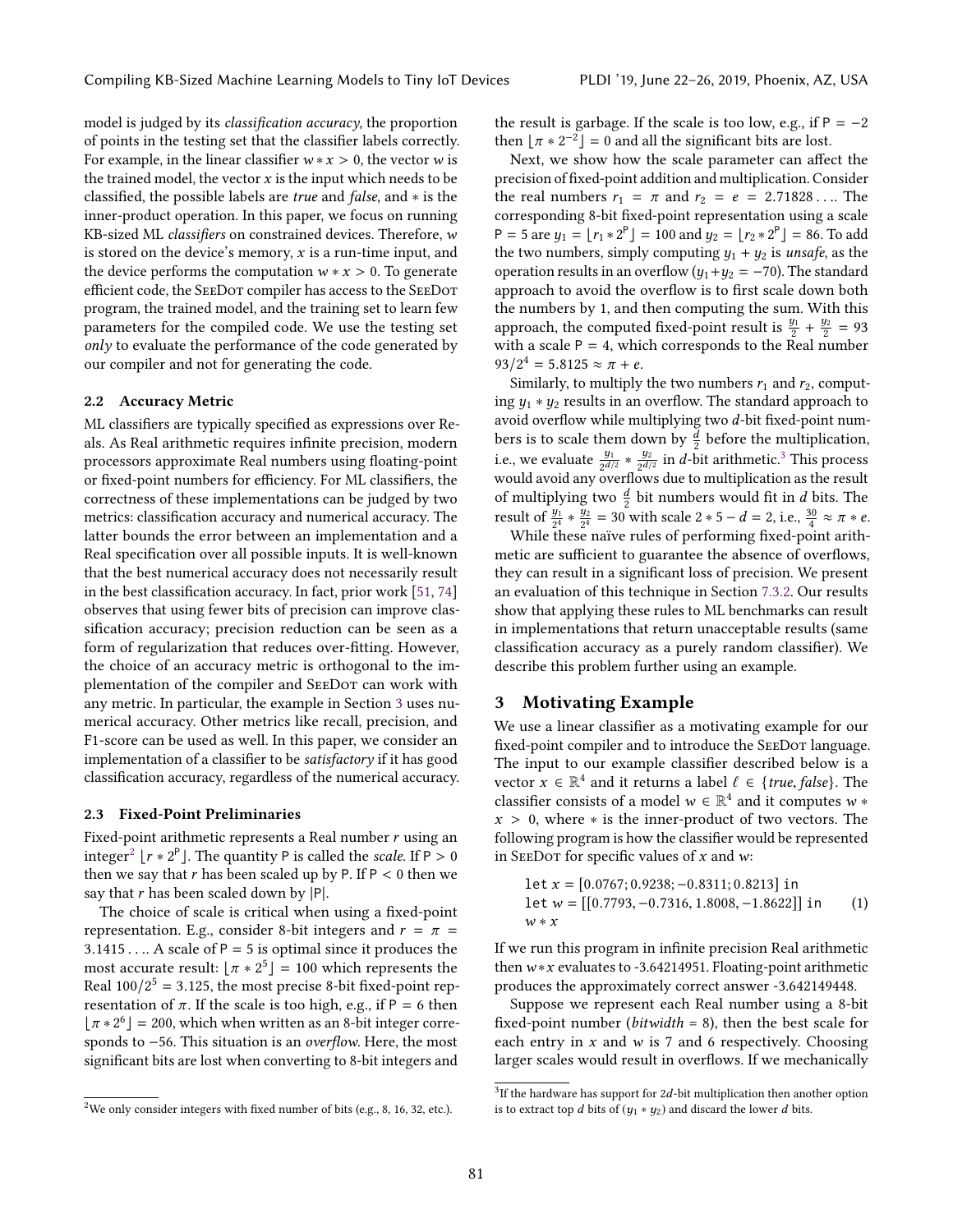apply the rules described in Section [2.3](#page-2-3) then 1) for addition, we must scale down the inputs by 1, and 2) for multiplication, we must scale down the inputs by 4 (half the bitwidth). The resulting fixed-point code will be,

<span id="page-3-2"></span>
$$
\begin{array}{l}\n\text{let } x = \left[ \left[ 0.0767 * 2^7 \right], \left[ 0.9238 * 2^7 \right], \ldots \right] \text{ in} \\
\text{let } w = \left[ \left[ 0.7793 * 2^6 \right], \left[ -0.7316 * 2^6 \right], \ldots \right] \text{ in} \\
\frac{\left( \frac{w_1/2^4 * x_1/2^4}{2} \right) + \left( \frac{w_2/2^4 * x_2/2^4}{2} \right)}{2} + \frac{\left( \frac{w_3/2^4 * x_3/2^4}{2} \right) + \left( \frac{w_4/2^4 * x_4/2^4}{2} \right)}{2}\n\end{array}\n\tag{2}
$$

This code loses valuable significant bits and computes an imprecise result of <sup>−</sup>2.625. In contrast, the code generated by SeeDot does the following computation:

<span id="page-3-1"></span>let 
$$
x = [[0.0767 * 2^7], [0.9238 * 2^7], ...]
$$
 in  
let  $w = [[0.7793 * 2^6], [-0.7316 * 2^6], ...]$  in  
 $((w_1/2^4 * x_1/2^4) + (w_2/2^4 * x_2/2^4) + ...$  (3)

The computed value of  $w * x$  is −98 with a scale of 5 and represents the Real value  $\frac{-98}{2^5}$  = -3.0625. This value is a significantly better approximation of the ideal result significantly better approximation of the ideal result.

Before describing how SeeDot produces the code shown in [\(3\)](#page-3-1), we describe an (impractical) approach to generate the optimal implementation. Suppose we non-deterministically guess the best scale that every sub-expression needs to have, we can then perform the appropriate scale-up/down operations and obtain the most accurate implementation. This non-determinism can be removed by enumerating over all possible choices of scales for all sub-expressions. This enumeration space is huge and there are over  $10^{20}$  possibilities for our tiny example in [\(1\)](#page-2-4). In contrast, the size of the enumeration space explored by SEEDOT is a small constant independent of the input program (see Section [5.3\)](#page-4-0).

# <span id="page-3-5"></span>4 SeeDot Design Overview

SEEDOT avoids enumerating over all the possibilities by evaluating only a very small heuristically selected subset of this vast enumeration space. To this end, our heuristic identifies a parameter *maxscale*,  $P$ , such that the upper bound for the intermediate values is  $2^{d-\mathcal{P}-1}$ , where d is the bitwidth. Given<br>a  $\mathcal{P}$  SEEDOT uses  $\mathcal{P}$  to avoid scale down operations that lose a  $P$ , SEEDOT uses P to avoid scale down operations that lose significant bits. In particular, the operands to addition and multiplication are not scaled down if their scale is below P.

In our example, the magnitude of all intermediate values computed by the expression is less than  $4 (= 2^{8-5-1})$ . Hence, SEEDOT uses  $P = 5$  to generate the program in [\(3\)](#page-3-1). Consider the sub-expression  $y_1 + y_2$ , where  $y_i = w_i/2^4 * x_i/2^4$ . Here,<br>the and the both have a scale of 5. SEEDOT needs to decide  $y_1$  and  $y_2$  both have a scale of 5. SEEDOT needs to decide whether a scale down operation needs to be performed. If we are being conservative then this addition can potentially overflow. Therefore, we should perform  $\frac{y_1}{2} + \frac{y_2}{2}$ , thus decreasing the scale of the result to 4. However, since  $P = 5$ , we know that the magnitude of the result is below 4 and can safely be represented using the scale of 5. Thus, we can compute  $y_1 + y_2$  without performing the scale down operation and guaranteeing no overflows, thus saving significant bits.

<span id="page-3-3"></span>
$$
e ::= n | r | M_d | M_s | x | \text{let } x = e_1 \text{ in } e_2
$$
  
 
$$
| e_1 + e_2 | e_1 * e_2 | e_1 \times e_2 | \exp(e) | \text{argmax}(e)
$$

#### Figure 1. Syntax of the core language of SeeDot

If  $P = 3$  then the intermediate results have a magnitude below  $2^{8-3-1} = 16$ . Hence, there is a possibility that  $y_1 + y_2$  might produce overflows. To avoid this, the scale down  $y_2$  might produce overflows. To avoid this, the scale down operation is performed to reduce the scale to 4.

To identify the best  $P$ , SEEDOT generates a classifier program for each  $\mathcal P$  in {0, 1, . . . ,  $d-1$ } and then picks the program that achieves the best classification accuracy on the training set. In particular, the program in [\(3\)](#page-3-1) corresponds to  $P = 5$  and [\(2\)](#page-3-2) corresponds to  $P = 3$ . For our example program, SEEDOT picks  $P = 5$ . In general, since ML datasets have outliers, we have observed that using a  $P$  that lets the outliers overflow but preserves significant bits on most inputs leads to better accuracy than using a  $P$  that ensures no overflows on all inputs. Therefore, evaluating all possible choices of  $P$  helps SEEDOT pick the best program.

#### <span id="page-3-0"></span>5 Formal Development

SEEDOT is a declarative language whose expressions specify computations over Reals. It has been designed for expressing ML inference algorithms. In this section, we describe 1) the syntax of the core language of SeeDot, 2) its type system, and 3) compilation of programs written in SeeDot to fixed-point code. We describe our new implementation for computing exponentials in Section [5.3.1,](#page-5-0) and our mechanism to determine critical parameters (e.g.,  $P$ ) in Section [5.3.2.](#page-6-0)

#### <span id="page-3-4"></span>5.1 Syntax

Figure [1](#page-3-3) describes the syntax of SEEDOT using a grammar. The values in SEEDOT are integer scalars  $n$ , real scalars  $r$ , matrices in dense representation  $M_d$ , and matrices in sparse representation  $M_s$ . An example of  $M_d$  is [[1, 2, 3]; [4, 5, 6]],<br>which represents the matrix which represents the matrix

$$
\begin{bmatrix} 1 & 2 & 3 \\ 3 & 4 & 6 \end{bmatrix}
$$

A sparse matrix is a record consisting of two lists: a list val of non-zero values and a list idx of positions of these nonzero values in the matrix. A new identifier  $x$  is created using the let keyword. Run-time inputs can be modeled by free variables that are not bound by let. Free variables of SeeDot expressions get their values and types from environments they are executed and compiled under.

Expressions can be added or multiplied. The operator ∗ represents dense matrix multiplication and  $\times$  represents multiplying a two-dimensional sparse matrix with a (dense) vector. Exponentials can be computed via the exp keyword and the index of the maximum element of a vector can be obtained using argmax.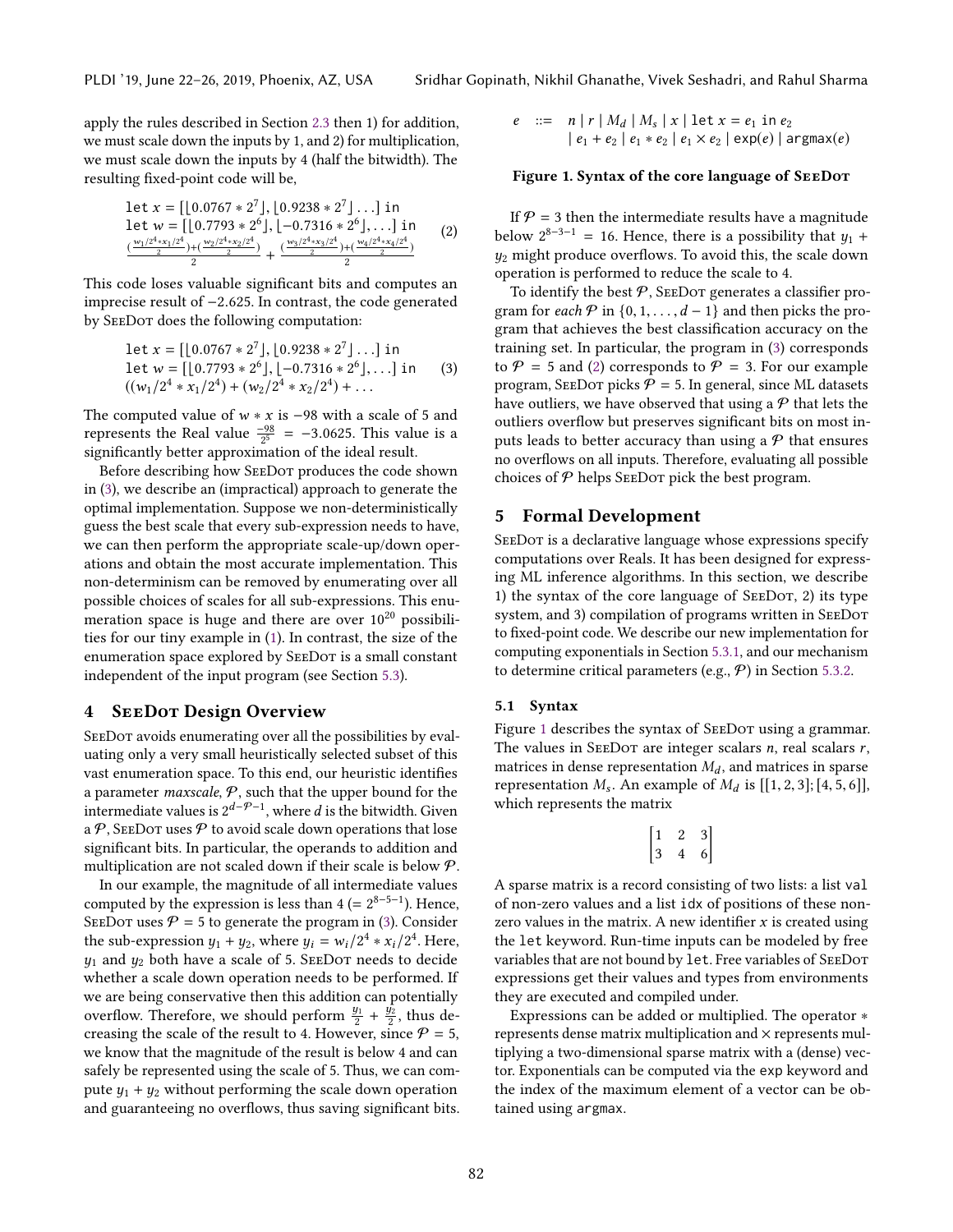<span id="page-4-1"></span>
$$
\frac{x \in domain(\Gamma)}{\Gamma + x : \Gamma(x)} T - Var \qquad \frac{\Gamma}{r : \mathbb{R}} T - Real
$$
\n
$$
\frac{\Gamma + e_1 : \tau_1 \qquad \Gamma[x \mapsto \tau_1] + e_2 : \tau_2}{\Gamma + \text{let } x = e_1 \text{ in } e_2 : \tau_2} T - Let
$$
\n
$$
\frac{\Gamma + e_1 : \mathbb{R}[n_1, n_2] \qquad \Gamma + e_2 : \mathbb{R}[n_1, n_2]}{\Gamma + e_1 + e_2 : \mathbb{R}[n_1, n_2]} T - Add
$$
\n
$$
\frac{\Gamma + e_1 : \mathbb{R}[n_1, n_2] \qquad \Gamma + e_2 : \mathbb{R}[n_2, n_3]}{\Gamma + e_1 * e_2 : \mathbb{R}[n_1, n_3]} T - Mult
$$
\n
$$
\frac{\Gamma + e_1 : \mathbb{R}[n_1, n_2]^s \qquad \Gamma + e_2 : \mathbb{R}[n_2]}{\Gamma + e_1 \times e_2 : \mathbb{R}[n_1]} T - SparseMult
$$
\n
$$
\frac{\Gamma + e : \mathbb{R}[n_1, n_2] \qquad n_1 = n_2 = 1}{\Gamma + e : \mathbb{R}} T - M2S
$$
\n
$$
\frac{\Gamma + e : \mathbb{R} \qquad n_1 = n_2 = 1}{\Gamma + e : \mathbb{R}[n_1, n_2]} T - S2M
$$
\n
$$
\frac{\Gamma + e : \mathbb{R} \qquad n_1 = n_2 = 1}{\Gamma + e : \mathbb{R}[n_1, n_2]} T - ArgMax
$$

# Figure 2. Type system

The syntax of SEEDOT is designed to help the programmer as well as the compiler. In particular, the compiler infers and tracks dimensions of matrices at compile time to determine the appropriate scales and to warn the user about the dimension mismatch errors. Tracking dimensions is difficult in general-purpose languages like Python/C/C++.

The full SeeDot language has additional constructs for reshaping matrices, for loops, and CNN [\[70\]](#page-16-10) specific operators such as convolutions, ReLU, and maxpool. We omit these from Figure [1](#page-3-3) as they do not offer additional insights. SEEDOT can express any ML model that can be written as a composition of primitive matrix operations. This expressiveness suffices for KB-sized models.

## 5.2 Static Semantics

We describe the type system of SEEDOT in Figure [2.](#page-4-1) The possible types are the following:

$$
\tau ::= \mathbb{Z} \mid \mathbb{R} \mid \mathbb{R}[n_1] \mid \mathbb{R}[n_1, n_2] \mid \mathbb{R}[n_1, n_2]^s
$$

A SEEDOT expression can have a type integer  $(\mathbb{Z})$ , or a scalar Real number ( $\mathbb{R}$ ), or a *k*-dimensional matrix of Reals where  $k \in \{1, 2\}$ . The type of the matrix in Equation [5.1](#page-3-4) is  $\mathbb{R}[2, 3]$ . Two dimensional sparse matrices with  $n_1$  rows and  $n_2$  columns are assigned the type  $\mathbb{R}[n_1, n_2]^s$ . We restrict the maximum dimension of matrices to two for the ease of the maximum dimension of matrices to two for the ease of presentation.

We use  $\Gamma$  to denote the typing environment, which is a map from variables to types. The judgement  $\Gamma \vdash e : \tau$  is read as follows: under the typing environment  $\Gamma$ , the expression e is well-typed and has a type  $\tau$ . The rule T-Var is standard: a variable x is well-typed if it belongs to the domain of Γ.

The rule T-Let is also standard and adds variables to Γ. T-Add and T-Mult ensures that we only add and multiply matrices of compatible dimensions. T-SparseMult checks that the two arguments of  $\times$  are a two-dimensional sparse matrix and a vector. If a SeeDot developer multiplies or adds matrices with non-compatible dimensions then a compile-time error is generated. The rules T-M2S and T-S2M coerce a  $1\times1$ -matrix to a scalar and vice versa. The exp operator takes a scalar argument and returns a scalar result. We only support the exponentiation of scalars. argmax returns an integer. These rules are expected from any strongly-typed language for matrix algebra. However, the widely used production DSLs for matrix algebra (e.g., MATLAB) are dynamically typed and can only catch the errors described above at run-time.

A well-typed SeeDot expression can be executed by targeting it to computer algebra systems (e.g., Mathematica [\[89\]](#page-16-11)) that perform arbitrary precision Real arithmetic. Although exact Real arithmetic is useful for debugging at development time, production systems rely on approximations such as floating-point or fixed-point arithmetic to ensure high efficiency. We describe the fixed-point code generator next.

#### <span id="page-4-0"></span>5.3 Fixed-Point Compilation

The compilation rules provided in Figure [3](#page-5-1) translate See-Dot programs to a sequence of procedure calls. The pseudocode for the procedures is described in Algorithm [2.](#page-6-1) The compilation rules use the auxiliary functions described in Algorithm [1.](#page-6-2) Note that the compilation rules, the auxiliary functions, and the procedures crucially use the dimensions of the matrices inferred by the type system (the calls to dim). The auxiliary functions are parameterized. The functions used in addition and multiplication rules are parameterized by  $P$ , which was introduced in Section [4.](#page-3-5) We use  $B$  to denote the bitwidth. The functions for exponentiation rule require some other parameters  $(T, m, and M)$  that are described in Section [5.3.1.](#page-5-0) In this section, we assume that the compiler has been given a valuation of these parameters by an oracle. Given such a valuation, the compilation rules can be applied to generate a fixed-point implementation statically. We discuss our strategy to set these parameters in Section [5.3.2.](#page-6-0)

The compilation environment  $\kappa$  maps a variable  $\kappa$  to a unique location  $\eta$  and a scale P. The judgment  $\kappa \vdash e : (C, \eta, P)$ is read as follows: under an environment  $\kappa$ , an expression  $e$ is compiled to a code C, a sequence of procedure calls. The return value of C is stored at location  $\eta$ , which has a scale P. We use  $\epsilon$  for a no-op code in Figure [3.](#page-5-1) The rules use these standard functions: function  $max(W)$  returns the maximum element of a matrix  $W$ ;  $abs(W)$  returns a matrix containing the magnitude of each entry in the matrix  $W$ ;  $dim$  returns the dimensions of a matrix as inferred by the type system.

We discuss Figure [3](#page-5-1) using examples. Consider the simple SEEDOT program: let  $x = 1.23$  in x. Compiling this program involves using the rules C-Let, C-Var, and C-Val. C-Val uses the auxiliary function GETP to compute the scale of 1.23. If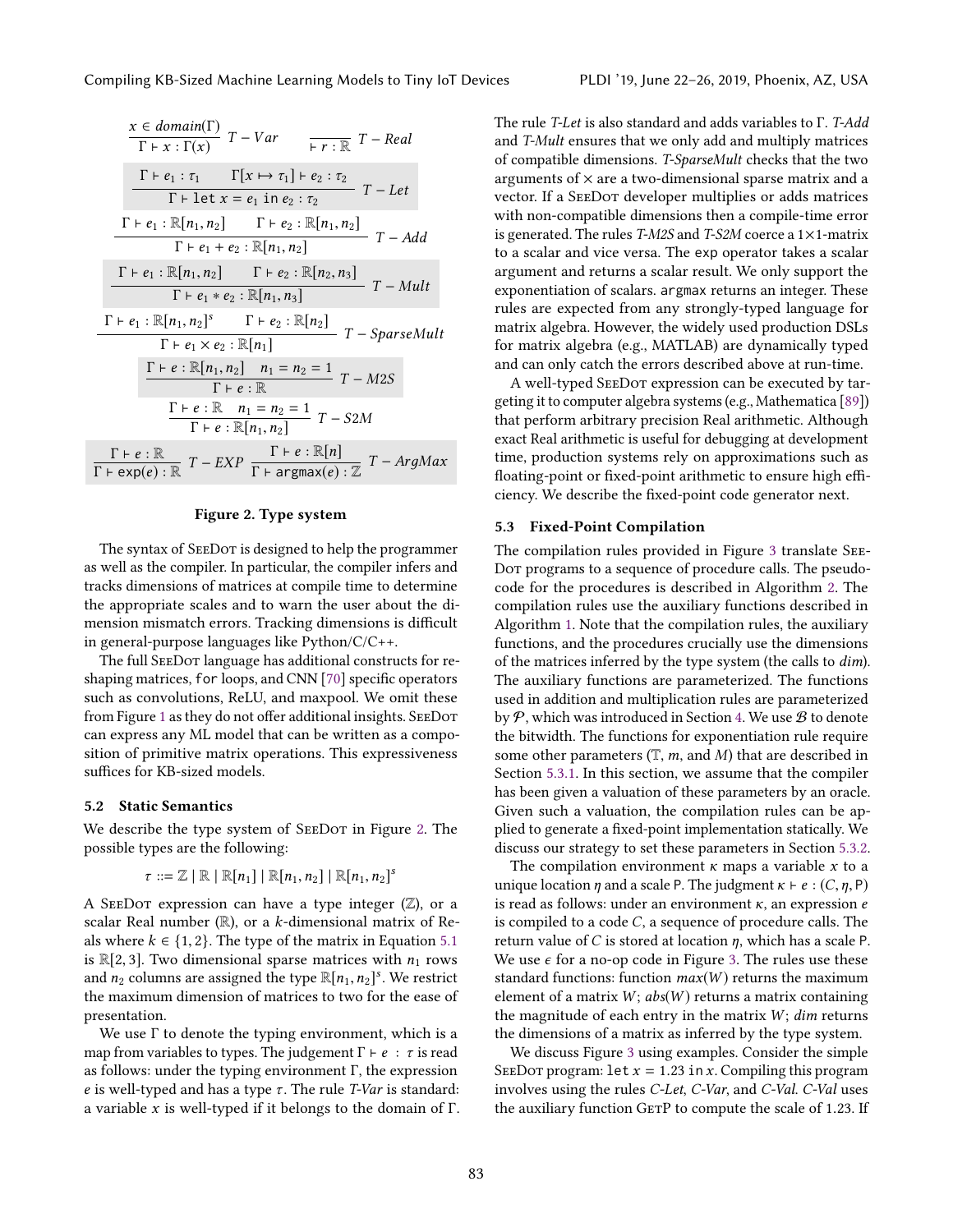<span id="page-5-1"></span>

PLDI '19, June 22–26, 2019, Phoenix, AZ, USA Sridhar Gopinath, Nikhil Ghanathe, Vivek Seshadri, and Rahul Sharma

$$
\frac{\kappa(x) = (\eta, P)}{\kappa + x \to (\epsilon, \eta, P)} C - Var \qquad \frac{P = GETP(max(abs(v_1))) \qquad v_2 = [v_1 * 2^P]}{\kappa + v_1 \to ((\eta = v_2;), \eta, P)} C - Val
$$
\n
$$
\frac{\kappa + e_1 \to (C_1, \eta_1, P_1) \qquad \kappa[x \to (\eta_1, P_1)] + e_2 \to (C_2, \eta_2, P_2)}{\kappa + \text{let } x = e_1 \text{ in } e_2 \to ((C_1; C_2;), \eta_2, P_2)} C - Let
$$
\n
$$
\kappa + e_1 \to (C_1, \eta_1, P_1) \qquad \kappa + e_2 \to (C_2, \eta_2, P_2) \qquad (I, J) = dim(e_1) \qquad P_2 >= P_1 \qquad (P_3, S_{add}) = ADDSCALE(P_1)
$$
\n
$$
\kappa + e_1 \to e_2 \to ((C_1; C_2; \eta_3 = \text{MATADD}(\eta_1, \eta_2, P_2 - P_1, S_{add});), \eta_3, P_3) \qquad C - MatAdd
$$
\n
$$
\frac{\kappa + e_1 \to (C_1, \eta_1, P_1) \qquad \kappa + e_2 \to (C_2, \eta_2, P_2) \qquad (I, J) = dim(e_1) \qquad (J, K) = dim(e_2)}{P_{mul}, S_{mul}} C - MatMul
$$
\n
$$
\frac{(P_{mul}, S_{mul}) = MULSCALE(P_1, P_2) \qquad (P_3, S_{add}) = TREESUMSCALE(P_{mul}, J)}{\kappa + e_1 \to (C_1, \eta_1, P_1) \qquad \kappa + e_2 \to (C_2, \eta_2, P_2) \qquad (I, J) = dim(e_1)}{\kappa + e_1 \times e_2 \to ((C_1; C_2; \eta_3 = \text{MAREMMUL}(\eta_1, \eta_2, S_{mul}, S_{add});), \eta_3, P_3)} C - SantMul
$$
\n
$$
\frac{(P_{mul}, S_{mul}) = MULSCALE(P_1, P_2) \qquad (P_3, S_{add}) = TREE(SUMSCALE(P_{mul}, J)}{\kappa + e_1 \times e_2 \to ((C_
$$

#### Figure 3. Compilation rules

the bitwidth  $B = 16$ , i.e., 16-bit integers are used to represent the Real numbers, then GETP returns 14 and the value 1.23 compiles to  $\eta = 20152$ , where  $20152 = \lfloor 1.23 * 2^{14} \rfloor$ . The rule C-Let undates the environment to man x to  $(n, 14)$ . The rule *C-Let* updates the environment to map x to  $(\eta, 14)$ . The rule C-Var for variables is standard where under an environment  $\kappa$ , the variable x compiles to an empty program and the return value of the expression is stored at the location  $\eta$  with scale 14. Overall, this example compiles to  $\eta = 20152; \epsilon$ , where the return value in  $\eta$  has a scale of 14.

If our example is let  $x = 1.23$  in  $x + x$  then the rule C-MatAdd is applicable. This example compiles to  $\eta$  = 20152;  $\eta_1 = MatAdd(\eta, \eta, 0, 1)$ , where the return value in  $\eta_1$ has a scale of 13. The scales  $P_1$  and  $P_2$  in *C-MatAdd* are the scales of  $x$ , i.e., 14. The function ADDSCALE computes the scale of the result of addition, which is first set to  $14-1=13$ . Recall, addition can result in larger numbers that can overflow. Hence, the scale needs to be reduced. Accordingly,  $S_{add}$ specifies that both the arguments of addition need to be divided by  $2^{S_{add}} = 2$  before adding them together. However, if  $P$  is large then there would be no need to reduce scale and  $S_{add}$  would be zero. The compiled fixed-point code evaluates to 20152 with a scale of 13, i.e., 2.4599609375, which is a good approximation of the exact result <sup>2</sup>.46.

Dense and sparse matrix multiplications follow the same pattern as addition. In particular, the intermediate results need to be scaled down before they are added or multiplied. An intermediate step of matrix multiplication requires summation over a sequence of values. We use the TreeSum procedure of Algorithm [2](#page-6-1) that minimizes the precision loss.

#### <span id="page-5-0"></span>5.3.1 Computing Exponentials

There are two standard techniques for computing  $e^x$ : either<br>compute approximations in floating-point or use a look-up compute approximations in floating-point or use a look-up table [\[40,](#page-15-9) [78\]](#page-16-12). Both of these approaches are unsatisfactory for constrained devices. The former approach [\[78\]](#page-16-12) simulates floating-point in software and has high latency. The latter approach [\[40\]](#page-15-9) has low latency but consumes a lot of memory. In particular, a look-up table for 16-bit fixed-point arithmetic would have 2 <sup>16</sup> entries of 16-bits each and consumes 128 KB. This table cannot fit on the KB-sized resource-constrained devices that we consider in this paper. In this paper, we propose an approach that uses only 0.25KB of memory.

At a high level, our approach implements  $e^x$  as a product<br>two values that are looked up from two tables. Specifically of two values that are looked up from two tables. Specifically, we first divide  $x$  into four parts as shown in Figure [4:](#page-5-2) the sign bit, two parts of  $\mathbb T$  each (*a* and *b*), and remaining least

<span id="page-5-2"></span>

Figure 4. Computing  $e^x$  using pre-computed tables  $T_f$ <br>and  $T$  , where x is a positive 16-bit fixed-point number and  $T_q$ , where x is a positive 16-bit fixed-point number.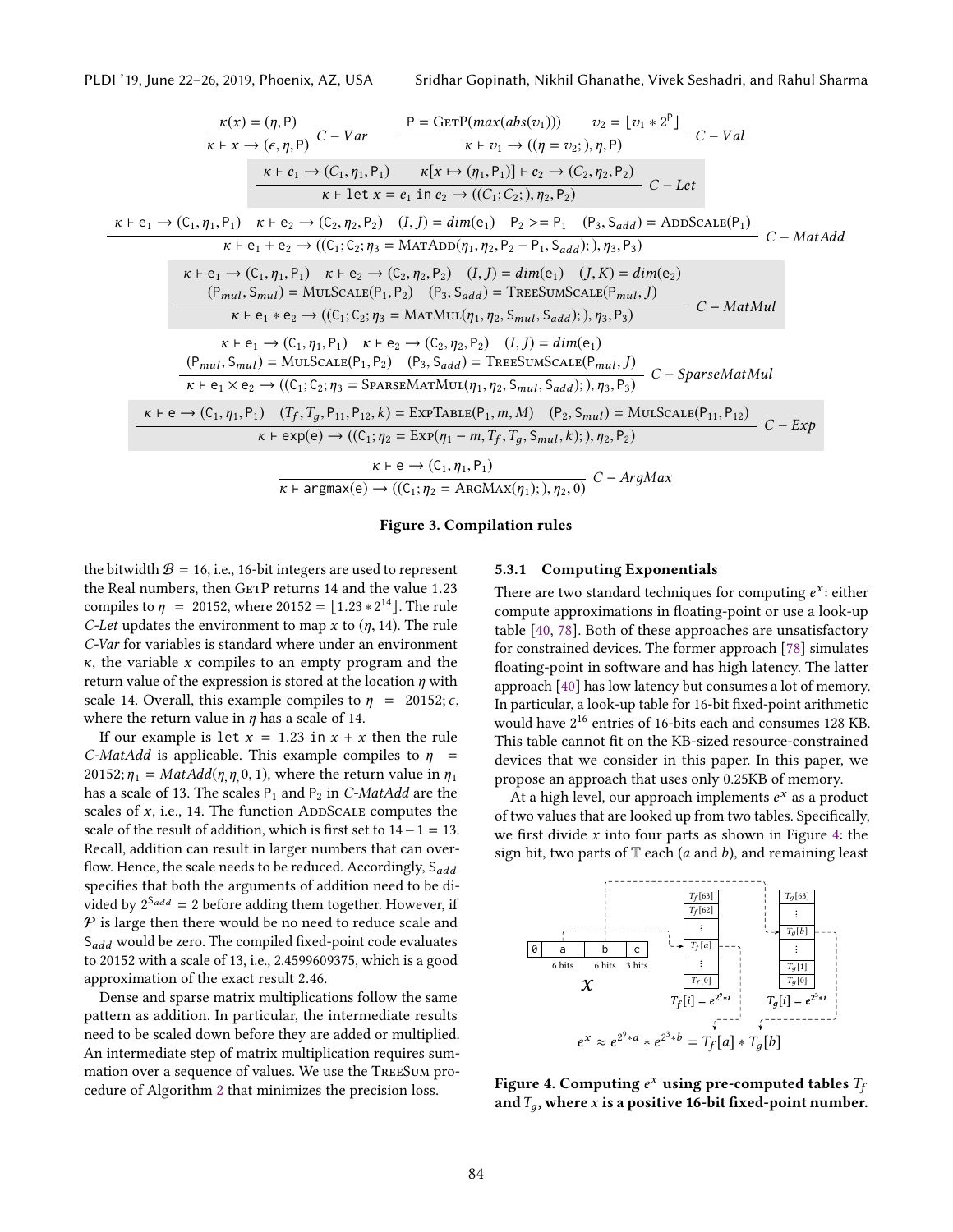Compiling KB-Sized Machine Learning Models to Tiny IoT Devices PLDI '19, June 22–26, 2019, Phoenix, AZ, USA

<span id="page-6-2"></span>Algorithm 1 AUXILIARY FUNCTIONS  $1:$  function  $GETP(n)$ 2: **return**  $(B - 1) - \lceil log_2(n) \rceil$ <br>3: **function** MULSCALE $(P_1, P_2)$ function  $MULSCALE(P_1, P_2)$ 4:  $S_{mul} \leftarrow \mathcal{B}$ <br>5:  $P_{mul} \leftarrow (P)$ 5:  $P_{mul}$  ←  $(P_1 - S_{mul} / 2) + (P_2 - S_{mul} / 2)$ <br>6: **if**  $P_{mul}$  < =  $P$  then 6: **if**  $P_{mul} \leq P$  then<br>7:  $S_{mul} \leftarrow \max(\mathcal{B})$ 7:  $S_{mul} \leftarrow \max(\mathcal{B} - (\mathcal{P} - P_{mul}), 0)$ <br>8:  $P_{mul} \leftarrow (P_1 - S_{mul} / 2) + (P_2 - S)$ 8:  $P_{mul} \leftarrow (P_1 - S_{mul} / 2) + (P_2 - S_{mul} / 2)$ <br>9: **return**  $P_{mul}$ ,  $S_{mul}$ 9: **return**  $P_{mul}$ ,  $S_{mul}$ <br>10: **function** ADDSCALE(**Fig.**) function ADDSCALE(P) 11:  $S_{add} \leftarrow 1$ <br>12:  $P_{add} \leftarrow P$ 12:  $P_{add} \leftarrow P - 1$ <br>13: **if**  $P_{add} \leftarrow P$ 13: **if**  $P_{add} \leq P$  then<br>14:  $S_{add} \leftarrow 0$ 14:  $S_{add} \leftarrow 0$ <br>15:  $P_{add} \leftarrow P$ 15:  $P_{add} \leftarrow P$ <br>16: **return**  $P_{add}$ . 16: return P<sub>add</sub>, S<sub>add</sub><br>17: **function** TreeSUMSC function TREESUMSCALE(P, n) 18:  $S_{add} \leftarrow \lceil log_2(n) \rceil$ <br>19:  $P_{add} \leftarrow P - S_{add}$ 19:  $P_{add} \leftarrow P - S_{add}$ <br>20: **if**  $P_{add} \leftarrow P$  **the** 20: **if**  $P_{add} \leq P$  then<br>21:  $S_{add} \leftarrow max(S_{equ})$ 21:  $S_{add} \leftarrow \max(S_{add} - (P - P_{add}), 0)$ <br>22:  $P_{add} \leftarrow P - S_{add}$ 22:  $P_{add} \leftarrow P - S_{add}$ <br>23: **return**  $P_{add}$ ,  $S_{add}$ 23: return  $P_{add}$ ,  $S_{add}$ <br>24: function  $EXPTABLE(F)$ function  $ExpTable(P, m, M)$ 25:  $k \leftarrow \lceil log_2(M - m) \rceil$ <br>26:  $P_1 \leftarrow GETP(e^m), P_2$ 26:  $P_1 \leftarrow \text{GETP}(e^m)$ ,  $P_2 \leftarrow \text{GETP}(1)$ <br>27. **for** i in 0.2<sup>T</sup> do 27: for i in  $0:2^{\mathbb{T}}$  do 28:  $T_f[i] \leftarrow [e^{(m+2^{k-T}*i)/2^P} * 2^{P_1}]$ 29:  $T_g[i] \leftarrow [e^{(2^{k-2*\mathbb{T}_{*}}i)/2^{P}} * 2^{P_2}]$ 30: **return** T,  $P_1$ ,  $P_2$ , k

significant  $k$  bits  $(c)$ . Assuming  $x$  to be positive, we have,

$$
x = 2^{T+k}a + 2^{k}b + c
$$
  
\n
$$
\Rightarrow e^{x} = e^{2^{T+k}a + 2^{k}b + c} \approx e^{2^{T+k}a} \cdot e^{2^{k}b} = f(a) \cdot g(b)
$$

where  $f(a) = e^{2^{T+k}a}$  and  $g(b) = e^{2^kb}$ . Our idea is to implement the functions f and quaing two look-up tables. To and ment the functions  $f$  and  $g$  using two look-up tables,  $T_f$  and  $T_q$ , respectively. For bitwidth  $\mathcal{B} = 16$ ,  $\mathbb{T} = 6$ , and  $k = 3$ , each table has 64 entries with 2 bytes each. Therefore, the total cost of the two tables is just 256 bytes. We can use the same approach and use two additional tables to compute  $e^x$  for<br>negative values of x. We present a detailed evaluation of our negative values of  $x$ . We present a detailed evaluation of our approach in Section [7.2.](#page-10-0)

# <span id="page-6-0"></span>5.3.2 Auto-Tuning Parameters

There are five parameters in SEEDOT compiler:  $P$ ,  $B$ ,  $T$ ,  $m$ , and M. We show how these parameters are set. In our evaluation, we keep  $\mathbb{T} = 6$  and the other parameters need to be explored. There are two main strategies for setting parameters: brute force and run-time profiling. In the former,

<span id="page-6-1"></span>

| <b>Algorithm 2 CODEGEN PROCEDURES</b>                                                                                 |  |  |  |  |
|-----------------------------------------------------------------------------------------------------------------------|--|--|--|--|
| 1: <b>procedure</b> MATMUL(A, B, $S_{mul}$ , $S_{add}$ )                                                              |  |  |  |  |
| $(P, Q) \leftarrow \dim(A), (Q, R) \leftarrow \dim(B)$<br>2:                                                          |  |  |  |  |
| var $T[Q]$ , $C[P, R]$<br>3:                                                                                          |  |  |  |  |
| for $i$ in 0:P do<br>4:                                                                                               |  |  |  |  |
| for $j$ in 0:R do<br>5:                                                                                               |  |  |  |  |
| for $k$ in 0:Q do<br>6:                                                                                               |  |  |  |  |
| <b>var</b> a $\leftarrow$ A[i][j] / $2^{S_{mul}/2}$<br>7:                                                             |  |  |  |  |
| var b $\leftarrow$ B[i][j] / $2^{S_{mul}/2}$<br>8:                                                                    |  |  |  |  |
| $T[k] \leftarrow a * b$<br>9:                                                                                         |  |  |  |  |
| $C[i][j] \leftarrow \text{TreeSum}(T, S_{add})$<br>10:                                                                |  |  |  |  |
| return C<br>11:                                                                                                       |  |  |  |  |
| 12: procedure SPARSEMATMUL(A, B, Smul, Sadd)                                                                          |  |  |  |  |
| $(P, Q) \leftarrow \dim(A), Q \leftarrow \dim(B)$<br>13:                                                              |  |  |  |  |
| <b>var</b> C[P, 1], i_idx ← 0, i_val ← 0<br>14:                                                                       |  |  |  |  |
| for i in $0:Q$ do<br>15:                                                                                              |  |  |  |  |
| $j \leftarrow$ A.idx $[i\_idx++]$<br>16:                                                                              |  |  |  |  |
| while $j := 0$ do<br>17:                                                                                              |  |  |  |  |
| <b>var</b> u $\leftarrow 2^{S_{mul}/2}$<br>18:                                                                        |  |  |  |  |
| var $t \leftarrow (A.val[i_val++] / u) * (B[i] / u)$<br>19:                                                           |  |  |  |  |
| $C[j-1][0] \leftarrow C[j-1][0] + (t / 2^{S_{add}})$<br>20:                                                           |  |  |  |  |
| $j \leftarrow A.idx[i_idx++]$<br>21:                                                                                  |  |  |  |  |
| return C<br>22:                                                                                                       |  |  |  |  |
| 23: procedure TREESUM(A, Sadd)                                                                                        |  |  |  |  |
| $n \leftarrow \text{dim}(A)$<br>24:                                                                                   |  |  |  |  |
| var $k \leftarrow n/2$ , s $\leftarrow$ 1<br>25:                                                                      |  |  |  |  |
| while $k > 1$ do<br>26:                                                                                               |  |  |  |  |
| if $S_{add}$ --<= 0 then s $\leftarrow$ 0<br>27:                                                                      |  |  |  |  |
| for $i$ in 0: $k$ do<br>28:                                                                                           |  |  |  |  |
| $A[i] \leftarrow (A[2^*i] / 2^s) + (A[2^*i+1] / 2^s)$<br>29:                                                          |  |  |  |  |
| if n%2 != 0 then $A[k] \leftarrow A[2*k] / 2^s$<br>30:                                                                |  |  |  |  |
| $n \leftarrow (n+1)/2, k \leftarrow n/2$<br>31:                                                                       |  |  |  |  |
| return A<br>32:                                                                                                       |  |  |  |  |
| 33: <b>procedure</b> MATADD(A, B, n, $S_{add}$ )                                                                      |  |  |  |  |
| $P, Q \leftarrow dim(A)$<br>34:                                                                                       |  |  |  |  |
| var C[P,Q]<br>35:                                                                                                     |  |  |  |  |
| for $i$ in 0:P do<br>36:                                                                                              |  |  |  |  |
| for $j$ in 0:Q do<br>37:                                                                                              |  |  |  |  |
| $C[i][j] \leftarrow (A[i][j] / 2^{S_{add}}) + (B[i][j] / 2^{n+S_{add}})$<br>38:                                       |  |  |  |  |
| return C<br>39:                                                                                                       |  |  |  |  |
| 40: <b>procedure</b> $Exp(x, T_f, T_g, S_{mul}, k)$                                                                   |  |  |  |  |
| <b>var</b> $i \leftarrow \text{bits}_{\mathbb{T}}(x,k), j \leftarrow \text{bits}_{\mathbb{T}}(x,k-\mathbb{T})$<br>41: |  |  |  |  |
| <b>var</b> e $\left(\frac{T_f[i]}{2^{S_{mul}}^2}\right)$ * $\left(\frac{T_q[j]}{2^{S_{mul}}^2}\right)$<br>42:         |  |  |  |  |
| return e<br>43:                                                                                                       |  |  |  |  |
| 44: procedure ARGMAX(A)                                                                                               |  |  |  |  |
| $P \leftarrow \dim(A)$<br>45:                                                                                         |  |  |  |  |
| <b>var</b> index $\leftarrow 0$ , max $\leftarrow A[0]$<br>46:                                                        |  |  |  |  |
| for $i$ in 0:P do<br>47:                                                                                              |  |  |  |  |
| if $A[i] > max$ then<br>48:                                                                                           |  |  |  |  |
| $\text{max} \leftarrow A[i], \text{index} \leftarrow i$<br>49:                                                        |  |  |  |  |
| return index<br>50:                                                                                                   |  |  |  |  |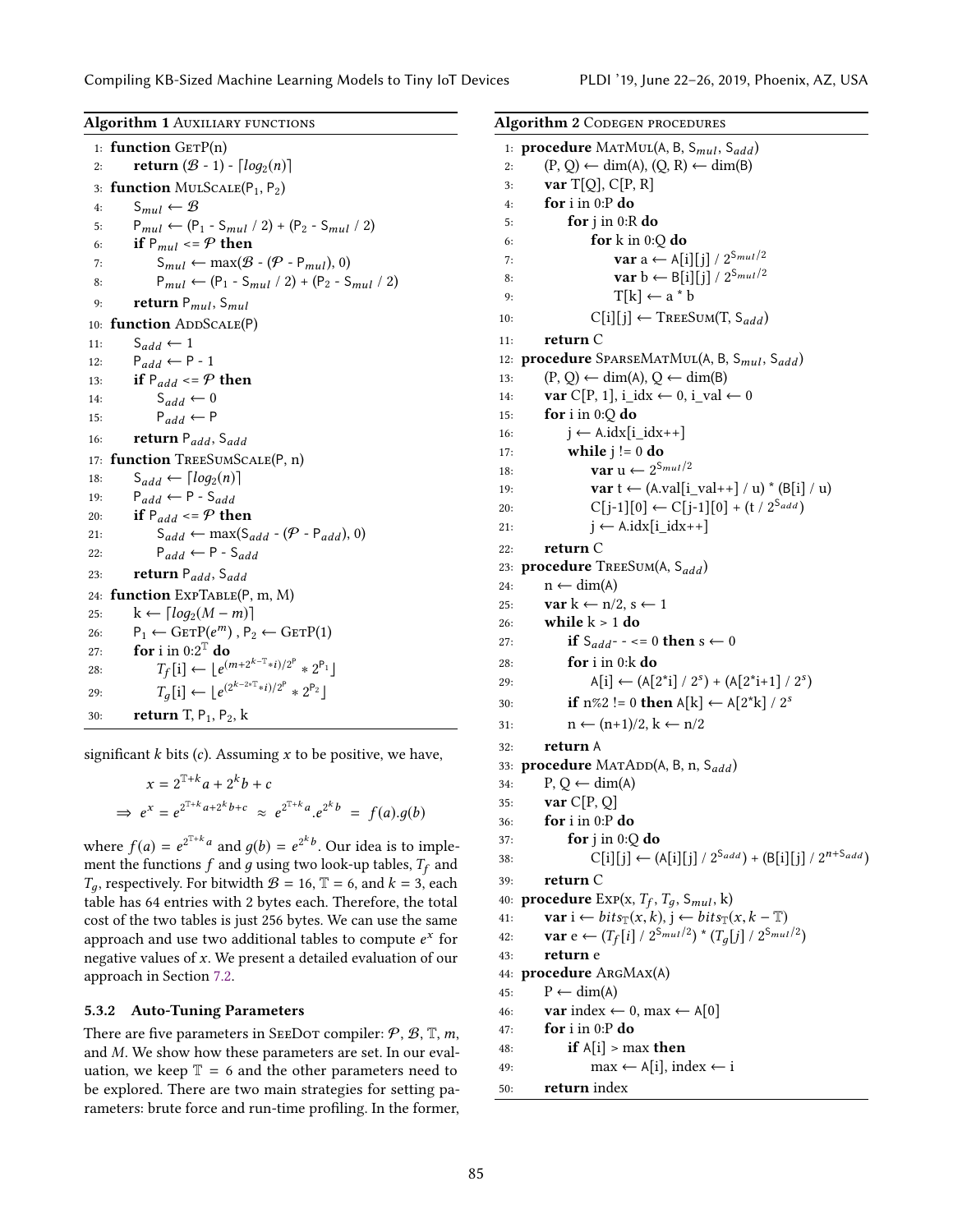we exhaustively try all possible values of the parameter and choose the one that works the best. This evaluation is performed by measuring classification accuracy on the training set. In the latter, we observe the runs of the ML classifier on the training data and set the parameters according to the observations. Brute force provides optimal performance and ideally, we want to set all parameters this way.

We set the following parameters by brute force: the bitwidth B, i.e., the number of bits assigned to each variable and the maxscale  $P$ . In particular, for  $B = 16$ , SEEDOT generates 16 programs for each  $P$  value from 0 to 15 and chooses the  $P$  with highest accuracy. Note that the number of programs generated by SeeDot is constant and independent of the size of the input program. The time taken for each exploration step is dependent on the size of the training set and is usually within a couple of minutes. Although we would like to set  $(m, M)$ , the range of inputs for  $e^x$ , via<br>brute force as well, this would increase the enumeration brute force as well, this would increase the enumeration space significantly. Therefore,  $(m, M)$  are set by profiling. In particular, we run the SeeDot program using floating-point arithmetic on the training set. We monitor the calls to exponentiation and select a small range in which most (more than 90%) of the inputs lie. By excluding the outliers, this process produces satisfactory implementations.

#### <span id="page-7-0"></span>6 Accelerating SeeDot Using FPGA

Field Programmable Gate Arrays (FPGA) are re-configurable chips that can be used to build custom hardware accelerators for important applications. FPGAs offer better performance and power efficiency compared to general-purpose processors; Unlike Application-Specific Integrated Circuits (ASICs), FPGAs can be reprogrammed to handle updates to algorithms. These features make them a natural choice for IoT devices. To this end, we explore the potential for accelerating SeeDot programs using FPGAs.

#### 6.1 SeeDot to FPGA: Overview

Traditionally, FPGA programmers write code in Hardware Description Languages (HDL) like VHDL [\[44\]](#page-15-10) or Verilog [\[45\]](#page-15-11). This process requires significant expertise in digital design and is extremely time-consuming. To improve programmer productivity, FPGA vendors have developed High-Level Synthesis (HLS) tools that can compile programs written in a language like C directly to Verilog code. A simple approach to compiling a SeeDot program to Verilog is to directly feed the SeeDot-generated fixed-point C code as input to the HLS tool. Although this approach significantly outperforms Arduino Uno (on an FPGA of comparable power consumption), it does not fully utilize the FPGA resources. To address this underutilization problem, we present two optimizations.

<span id="page-7-1"></span>

Figure 5. Flowchart for compiling SEEDOT to FPGA

#### 6.2 Optimizations to Improve FPGA Utilization

Our first optimization exploits the fact that ML algorithms heavily use Sparse-Matrix Vector (SpMV) multiplications. To this end, we use a hand-optimized Verilog code to perform SpMV multiplications, thereby reducing the execution time. Our second optimization automatically generates loopunrolling hints for the HLS compiler, thereby enabling better utilization of the FPGA resources. Figure [5](#page-7-1) shows the flowchart for compiling a SeeDot program to FPGA bitstream.

#### 6.2.1 Accelerating SpMV Multiplication

Many ML algorithms use sparse matrices to compress the models [\[2,](#page-14-8) [27,](#page-14-9) [93\]](#page-16-13). In our evaluation, we observe that SpMV multiplication (the  $\times$  operator of Section [5\)](#page-3-0) consumes a significant fraction of the execution time (56% on average). To accelerate this operation, we implemented it in Verilog. Our implementation creates multiple processing elements (PEs) on the FPGA where each PE can perform one fixed-point multiply-accumulate operation per cycle. The columns in the sparse matrix are partitioned and assigned to PEs to compute the result. To avoid workload imbalance across the PEs, a small portion (about a quarter) of matrix columns is retained for dynamic assignment to PEs which complete the work first. The remaining portion is assigned statically. Our implementation of SpMV multiplication is significantly faster, <sup>2</sup>.6×–14.9×, than the version generated by the HLS compiler.

## 6.2.2 Hints to the HLS Compiler

The HLS compiler allows programmers to provide hints to exploit the parallelism offered by FPGAs. However, prior work [\[24\]](#page-14-10) has shown that inserting these hints requires some knowledge of hardware design, which many ML experts do not possess. Our second optimization automatically generates loop unrolling hints (#pragma HLS UNROLL) for the HLS compiler, thereby increasing the parallelism of the generated Verilog code. To exploit loop unrolling, we must determine 1) the loops in which the iterations are independent of each other, and 2) the degree of unrolling for each such loop. While loop unrolling improves parallelism, it also increases resource utilization. Unrestricted unrolling can result in the generated-code exceeding the resource budget on the FPGA.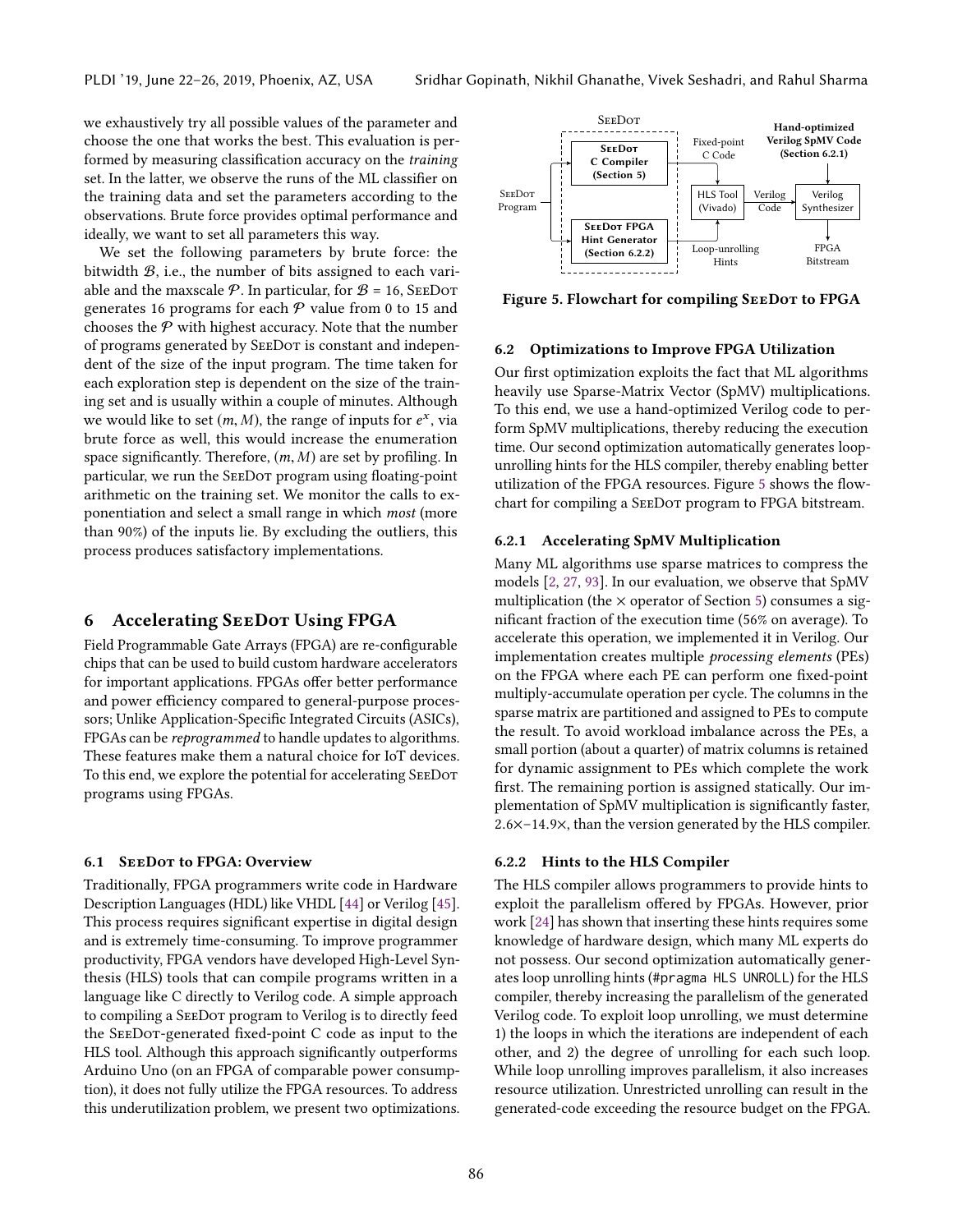Our FPGA hint generator has two aspects that are enabled by SeeDot. First, as the SeeDot program specifies operations at a high level (e.g., matrix multiplication), the hint generator can easily identify loops in the generated C-code that have no data dependence between iterations. In contrast, this analysis is harder for programs written directly in C. Second, determining the unrolling factor for each "for" loop so as to minimize the overall execution time is a complex optimization problem. In this preliminary exploration, we devise a simple heuristic that sequentially unrolls each loop as much as possible as long as the generated FPGA-code is within the resource budget. This heuristic is feasible to implement as the compiler knows the dimension of all matrices. The hint generator statically estimates the resource usage of operations (number of required configurable logic blocks) and then computes the unroll factor for each operation.

For example, consider a SeeDot program with a matrix subtraction followed by a matrix addition as shown below, where A, B, and C are  $10 \times 1$  vectors.

$$
\det D = A - B + C \text{ in } D
$$

During compilation, the hint generator knows that the addition and subtraction operations are independent and can be executed in parallel. Then, the hint generator determines the loop unrolling factors as follows. Consider the available resource on the FPGA as 'r', and the estimated resource usage of each iteration of subtraction and addition as 0.4 ×  $R$  and  $0.1 \times R$  respectively. First, the hint generator greedily assigns the maximum unroll factor, 10, for A-B and computes the resource usage as  $10 \times 0.4 \times R$ . Since the resource usage exceeds r, the unrolling factor is progressively reduced to bring the resource usage less than r. Thus, an unroll factor of 2 is computed for A-B and uses  $0.8 \times R$  resources. Further, the hint generator applies the same heuristic to the next operation, matrix addition with C, with the remaining  $0.2 \times R$ resources and computes the unroll factor as 2. The generated C-code with annotations for the unroll factors is as follows.

for ( int i =0; i <10; i ++) # pragma HLS UNROLL factor =2 temp [ i ] = A [ i ] - B [ i ]; for ( int i =0; i <10; i ++) # pragma HLS UNROLL factor =2 D [ i ] = temp [ i ] + C [ i ];

Our simple heuristic significantly improves resource utilization and consequently the performance of the generated FPGA code (Section [7.3.1\)](#page-11-1).

# 7 Evaluation

We evaluate SEEDOT in three different settings: Arduino boards, FPGAs, and real IoT devices. Through empirical evaluation, we aim to justify the following claims:

• SeeDot-generated fixed-point code is much more efficient than emulating floating-point in software. In particular, we compare the performance of fixed-point and floating-point code on two Arduino boards (Uno and MKR1000).

- SEEDOT's novel compilation strategy beats state-of-theart float-to-fixed converters in compiling KB-sized ML models to resource-constrained devices. We show that SeeDot-generated code for Arduino Uno has much better performance than commercial MATLAB toolboxes that cost more than \$30000 per license to achieve the same task. We also compare the performance of SEEDOT-generated code with TensorFlow-Lite, a framework to generate efficient code for smartphones and embedded devices, and observe significant performance improvements.
- SEEDOT's novel approach to compute exponentiation is much more efficient than the state-of-the-art approaches that compute approximations in floating-point.
- SeeDot generates FPGA implementations that are much more efficient than both microcontroller-based implementations and FPGA implementations obtained using highlevel synthesis (HLS) tools directly. Moreover, SeeDotgenerated fixed-point code for FPGAs performs significantly better than traditional fixed-point schemes.
- SeeDot can express various ML inference algorithms. In particular, SeeDot can express recently-published ML classifiers for constrained devices as well as convolution neural networks (CNNs) used in computer vision tasks.
- SEEDOT's novel compilation technique to generate fixedpoint code results in a minimum loss in accuracy. We show that exploring multiple programs with different maxscale values improves the precision of the generated code.
- SEEDOT is helpful in the real-world and improves the performance of IoT devices used in the wild. We consider devices deployed on agricultural farms and pods attached to white canes of persons with visual impairments.

We use Arduino Uno and MKR1000 for our evaluation. The Uno has an 8-bit, 16-MHz Atmega328P microcontroller, with 2KB of SRAM and 32KB of read-only flash memory. MKR1000 has more powerful hardware: a 32-bit 48-MHz ARM Cortex-M0+ microcontroller, 32KB of SRAM and 256KB of read-only flash. These devices are much more resource-constrained than the floating-point equipped embedded devices considered in prior work (e.g., Raspberry Pi [\[66\]](#page-16-14), ARMv7 [\[32\]](#page-15-12), etc.).

The FPGA device we target is the Xilinx Arty board which has 225KB of on-chip memory, 5200 logic slices consisting of 20800 LUTs and a peak operating frequency of 450MHz. Prior systems that run ML on FPGAs require devices with much richer capabilities (e.g., Zynq [\[80\]](#page-16-15), Virtex [\[28\]](#page-14-11), Stratix [\[10\]](#page-14-12) etc.). For synthesis, we use Xilinx's Vivado HLS tool. We use 10 standard ML datasets that have been used by [\[30,](#page-14-2) [56\]](#page-15-4): cifar [\[54\]](#page-15-7), character recognition (cr) [\[18\]](#page-14-13), curet [\[87\]](#page-16-16), letter [\[41\]](#page-15-13), mnist [\[59\]](#page-15-14), usps [\[43\]](#page-15-15), ward [\[92\]](#page-16-17), and binary classification tasks of cr, mnist and usps datasets from [\[50\]](#page-15-16).

We consider three types of KB-sized ML classifiers: Bon-sai [\[56\]](#page-15-4), ProtoNN [\[30\]](#page-14-2), and CNNs [\[70\]](#page-16-10). Note that Bonsai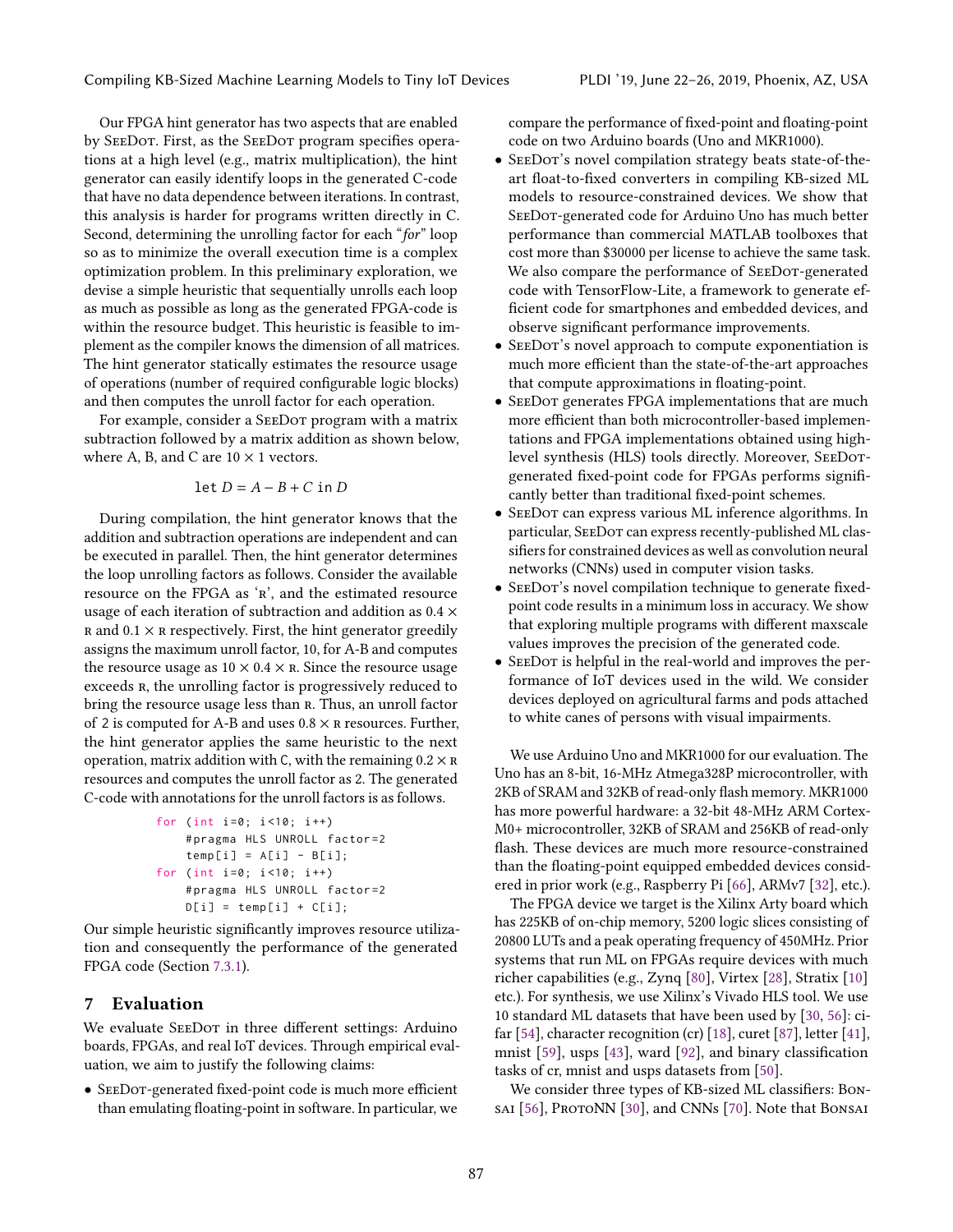<span id="page-9-0"></span>

Figure 6. Speedup of SeeDot-generated fixed-point code over hand-written floating-point code.

and ProtoNN are the only known classifiers that are compact enough to fit in the tiny memories of Arduino Unos. Bonsai is a tree-based classification algorithm which learns a shallow and sparse tree. ProtoNN is a k-means style algorithm. The mathematical description of the classifiers and the corresponding SeeDot code can be found in the supplementary material. We trained BonsAI and PROTONN on 10 different datasets and learned 20 different models. We present our evaluation on these 20 models.

## <span id="page-9-1"></span>7.1 Arduino Evaluation

We compare SEEDOT-generated fixed-point code against floating-point code, MATLAB-generated fixed-point code, and post-training quantization of Tensorflow-Lite.

# 7.1.1 Comparison with Floating-Point

Emulating floating-point operations in software is inefficient. On an Uno, addition and multiplication operations on integers are 11.3× and 7.1× faster than the respective floatingpoint operations. This results in high performance of the SeeDot-generated code. Figure [6a](#page-9-0) and Figure [6b](#page-9-0) show the speedup of SeeDot-generated implementations for Bonsai and ProtoNN respectively over the baseline floating-point implementations from [\[30,](#page-14-2) [56\]](#page-15-4). The text on each bar shows the absolute execution time of SEEDOT-generated code in milliseconds. The size of all models is within 32KB and they fit on both Uno and MKR. The mean speedup for Bonsai is  $3.1\times$  on Uno and  $4.9\times$  on MKR. For ProtoNN, the mean speedup is 2.9× on Uno and 8.3× on MKR. Thus, fixed-point implementations are much more efficient for both these ML inference algorithms. The average loss in classification accuracy on the testing set caused by using fixed-point arithmetic for Bonsai is 0.345% on Uno and 0.127% on MKR. Similarly, for ProtoNN, the loss is 1.855% and 0.051% respectively. The MKR implementations are more precise because they use 32-bit integers and the Uno implementations use 16-bit integers. We note that, in most cases, the MKR implementations have better classification accuracy than the corresponding floating-point implementations. The average accuracy loss reported above includes only the cases where the floatingpoint implementations are more precise.

These stark performance improvements are actually not surprising. Custom fixed-point implementations of Bonsai and ProtoNN are known to outperform floating-point implementations [\[30,](#page-14-2) [56\]](#page-15-4). Such custom implementations are obtained after careful manual fine-tuning of scales and this effort needs to be repeated for each dataset. In contrast, See-Dor is fully automatic and improves developer productivity. Moreover, SeeDot-generated code is comparable in performance to the custom handwritten implementations [\[30,](#page-14-2) [56\]](#page-15-4).

#### 7.1.2 Comparison with MATLAB

We now compare SEEDOT with existing float-to-fixed converters. Most frameworks to compile ML models to fixedpoint code do not target KB-sized microcontrollers and are irrelevant for comparison purposes. To the best of our knowledge, MATLAB is the only tool that compiles KB-sized ML models to fixed-point code for Arduino Uno. We use the following MATLAB toolboxes: MATLAB Coder, Embedded Coder, and Fixed-Point Designer. MATLAB uses arithmetic operations over large bitwidths to guard against overflows. Although this approach is good for DSPs, performing such operations on microcontrollers causes huge slowdowns.

Most implementations of ML algorithms support special representations of sparse matrices for performance. However, the Fixed-Point designer toolbox of MATLAB lacks support for sparse matrices which results in the generation of inefficient fixed-point code. On the other hand, SeeDot has language support for sparse matrices. As a side contribution, to be more fair to the techniques being used by MATLAB, we spent significant development effort in adding support for sparse matrices in the MATLAB tool-chain. This improves the performance of MATLAB-generated code by up to 4.8×.

Figure [7a](#page-10-1) and Figure [7b](#page-10-1) use the MATLAB-generated fixedpoint code for BONSAI and PROTONN as the baseline and shows the speedups of SEEDOT-generated code on Uno. The text on each bar shows the absolute execution time of MATLAB-generated code in milliseconds. The y-axis is in log scale. MATLAB++ represents MATLAB with sparse matrix support. Without sparse matrix support, the mean speedup is  $51\times$  for Bonsai and  $28.2\times$  for ProtoNN. With sparse matrix support, the speedups are still quite high with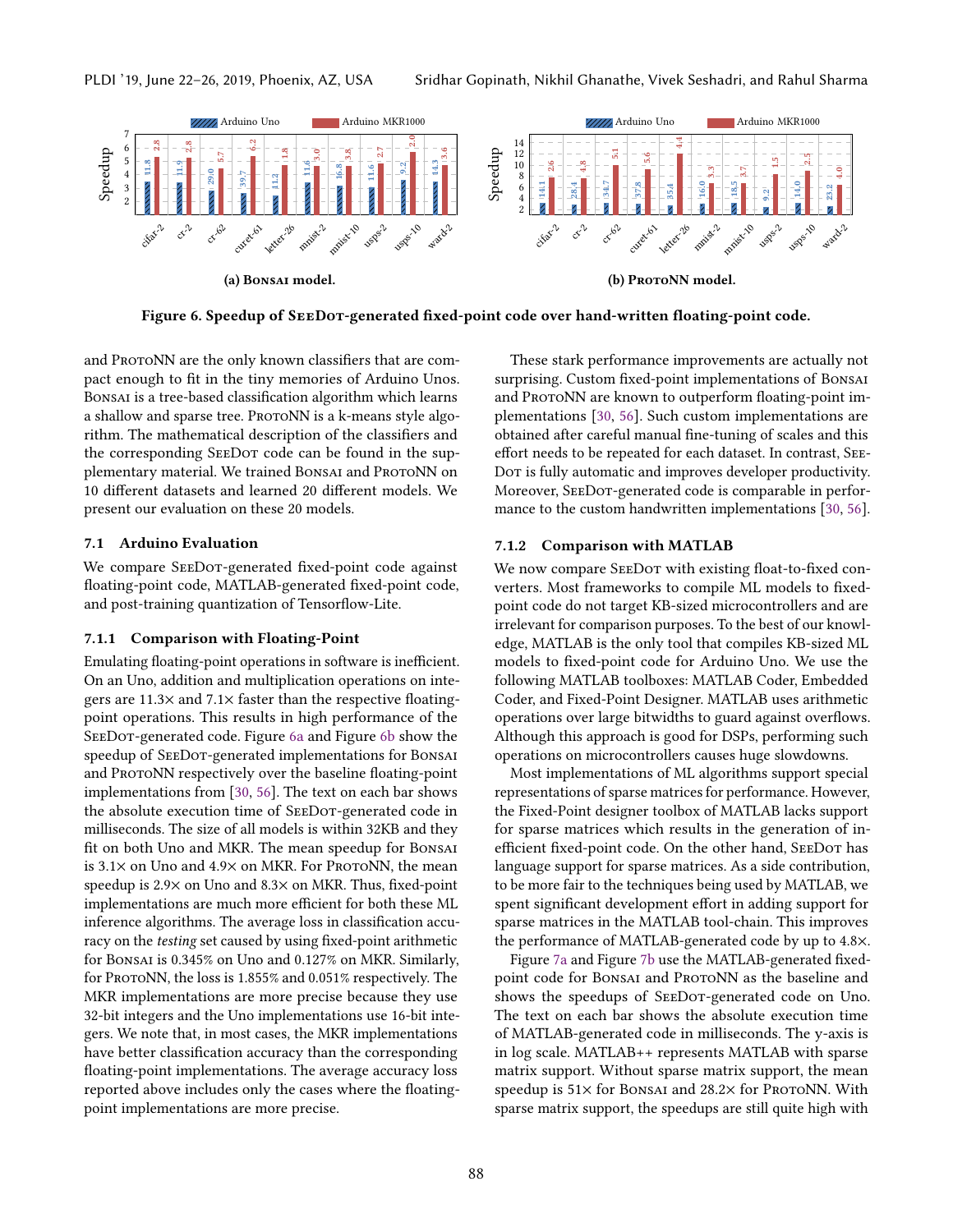<span id="page-10-1"></span>

Figure 7. Speedup of SeeDot-generated code over MATLAB-generated fixed-point code on an Arduino Uno. MAT-LAB++ denotes MATLAB with sparse matrix support.

<span id="page-10-2"></span>

Figure 8. Speedup of SEEDOT-generated code with TensorFlow-Lite-generated code on an Arduino Uno.

a mean speedup of 11.6× for BonsAI and 15.6× for ProtoNN. We note that, in some cases, the classification accuracy of MATLAB-generated code is extremely poor (similar to that of a purely random classifier). In contrast, SeeDot-generated implementations have comparable accuracy to the floatingpoint code for all classifiers.

#### 7.1.3 Comparison with TensorFlow-Lite

TensorFlow-Lite (TF-Lite) [\[84\]](#page-16-4) is TensorFlow's low resource footprint solution for running ML on smartphones and embedded devices. Using TF-Lite, a developer can deploy ML models trained using TensorFlow directly on smartphones. TF-Lite also provides "post-training-quantization" that converts trained floating-point models to 8-bit tensors. We compare SeeDot and post-training-quantizer of TF-Lite next.

A direct comparison between these two approaches is hard as they target different hardware. TF-Lite focuses on devices having MB/GB sized memories. The TF-Lite runtime itself is a few MBs and cannot fit on the KB-sized microcontrollers. In particular, TF-Lite compiled binary for Raspberry-Pi is 2.9MB. For comparison purposes, we have translated TF-Lite's quantized models [\[85\]](#page-16-18) to C. These C models are standalone and do not need the TF-Lite runtime for execution.

TF-Lite uses a hybrid approach for quantization. The quantized tensors are converted to floating-point while performing arithmetic operations. Hence, arithmetic operations of TF-Lite code are all performed in floating-point. For devices

<span id="page-10-3"></span>



without floating-point support, the overhead of floatingpoint operations and integer-to-float conversions is large.

Figure [8](#page-10-2) shows the comparison of SEEDOT-generated code and our TF-Lite implementation for BONSAI and PROTONN. The numbers on top of each bar show the absolute execution time of TF-Lite generated code in milliseconds. The observed average speedup is 6.4× and 5.5× for Bonsai and PROTONN respectively. The high speedups are due to the floating-point arithmetic operations performed by TF-Lite. Moreover, since TF-Lite performs integer-to-float operations at runtime, its performance is worse than our floating-point baseline described in Section [7.1.](#page-9-1)

#### <span id="page-10-0"></span>7.2 Exponentiation Evaluation

Existing approaches for computing  $e^x$  compute approximations in floating-point. We evaluate our approach described tions in floating-point. We evaluate our approach described in Section [5.3.1](#page-5-0) against two approaches: math.h implementations in Arduino IDE and fast exponentiation technique in [\[78\]](#page-16-12). We ran the three implementations on 100 random inputs on an Arduino Uno, and recorded the average time per e implementation, which performs an inefficient simulation  $^x$  computation. SEEDOT performs 23.2 $\times$  faster than <code>math.h</code> of floating-point in software. The fast exponentiation technique [\[78\]](#page-16-12) uses a clever floating-point-based technique to reduce computation and performs significantly better than math.h. However, since the computation is still in floatingpoint, SeeDot outperforms this implementation by 4.1×.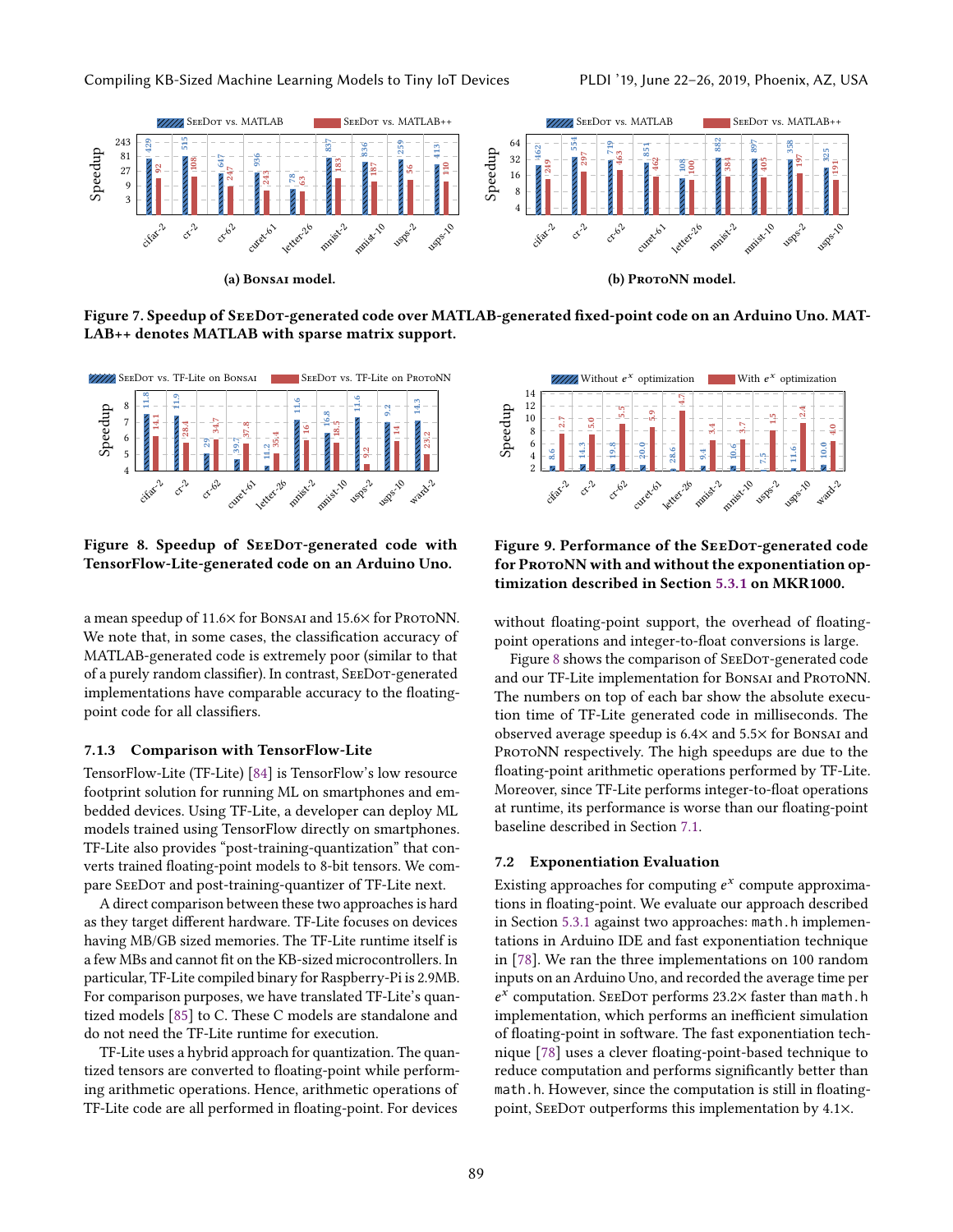<span id="page-11-2"></span>

Figure 10. Performance of FPGA implementations generated by HLS and SeeDot (with our optimizations) for Bonsai, with SEEDOT-generated Uno implementations as baseline.

<span id="page-11-3"></span>

# Figure 11. Performance of FPGA implementations for PROTONN generated by SEEDOT (w/o our optimizations) at 10MHz and 100MHz, with HLS as baseline.

Figure [9](#page-10-3) shows the performance improvement of using our exponentiation technique in SeeDot-generated code for ProtoNN on an MKR1000. The numbers on top of each bar show the absolute execution time in milliseconds. The speedups in blue use math.h for computing  $e^x$ . The increase<br>in speedup from the exponentiation technique is  $3.8 \times -9.4 \times$ in speedup from the exponentiation technique is 3.8×–9.4×.

## 7.3 FPGA Evaluation

This section describes our experience of accelerating ML models on low-end FPGAs. We delve into a preliminary evaluation of SEEDOT's potential to accelerate KB-sized models.

#### <span id="page-11-1"></span>7.3.1 Comparison with HLS Tools

We compare SEEDOT-generated FPGA implementations with Uno implementations described in the previous section and handwritten floating-point Vivado HLS C code.

The evaluation on Bonsai models is shown in Figure [10.](#page-11-2) The results for PROTONN are similar and are omitted. The FPGA implementations are bit-wise equivalent to the Uno implementations and have the same classification accuracy. The text on each bar shows the absolute execution time of the baseline HLS-generated and SeeDot-generated code respectively in milliseconds. We observe that the FPGA implementations are 33.1×–235.7× faster than the Uno implementations. To the best of our knowledge, this is the first empirical comparison of KB-sized ML models running on constrained devices versus low-end FPGAs. We observe that acceleration

<span id="page-11-4"></span>

# Figure 12. Comparison of accuracy loss of HLS baseline with ap\_fixed type with SEEDOT-generated code.

using FPGAs can provide significant benefits in this setting. The optimizations described in Section [6](#page-7-0) have a significant impact on performance. In particular, the SEEDOT-generated FPGA implementation with loop-unrolling hints and hand optimized sparse multiplication are 3.6×–21× faster than the HLS-generated floating-point FPGA implementations.

At the clock frequency of 10MHz that we use in this evaluation, both a floating-point operation and a fixed-point operation take one clock cycle. The benefits at higher clock frequencies are even larger. At higher frequencies, floatingpoint operations consume multiple cycles whereas fixedpoint operations can still be completed within a single cycle. For instance, consider fixed-point ProtoNN code generated by SeeDot with all optimizations described in Section [6](#page-7-0) disabled. At low clock frequencies, we expect this fixed-point code to be slower as it performs more number of operations than a floating-point code. Indeed, at 10MHz, this code is about 2× slower than the HLS implementation (Figure [11\)](#page-11-3). However, at 100MHz, the same code is about <sup>1</sup>.5<sup>×</sup> faster.

These promising results demonstrate that SEEDOT can generate programs for low-end/low-cost FPGAs, thereby laying an initial groundwork for targeting MB/GB-sized ML (e.g., compressed/quantized/binary neural nets [\[1,](#page-14-14) [26,](#page-14-15) [34,](#page-15-17) [35,](#page-15-18) [38,](#page-15-19) [42,](#page-15-20) [61,](#page-15-21) [95\]](#page-16-19)) and server-grade FPGAs in the future.

#### <span id="page-11-0"></span>7.3.2 Comparison with HLS Fixed-Point Types

We evaluate the arbitrary precision ap\_fixed type from the fixed-point library provided by Vivado HLS [\[91\]](#page-16-20). In this library, ap\_fixed<W,I> represents a fixed-point type, where W is the word length, and I is the number of bits representing the integer part. For example, ap\_fixed<8,6> represents a Real number r as an 8-bit integer  $[r \cdot 2^{(8-6)}]$ . We use the default quantization (truncation) and overflow (wrap around) modes. A developer can use this type instead of floating-point to reduce resource utilization and latency on FPGAs. In this evaluation, we compare the classification accuracy of ap\_fixed type and SeeDot-generated code. We replace the floating-point type in our HLS baseline with ap\_fixed. Then, for a particular bitwidth W, we evaluate different configurations of ap\_fixed<W,I> by sweeping I from 0 to (bitwidth-1). We evaluate each configuration on the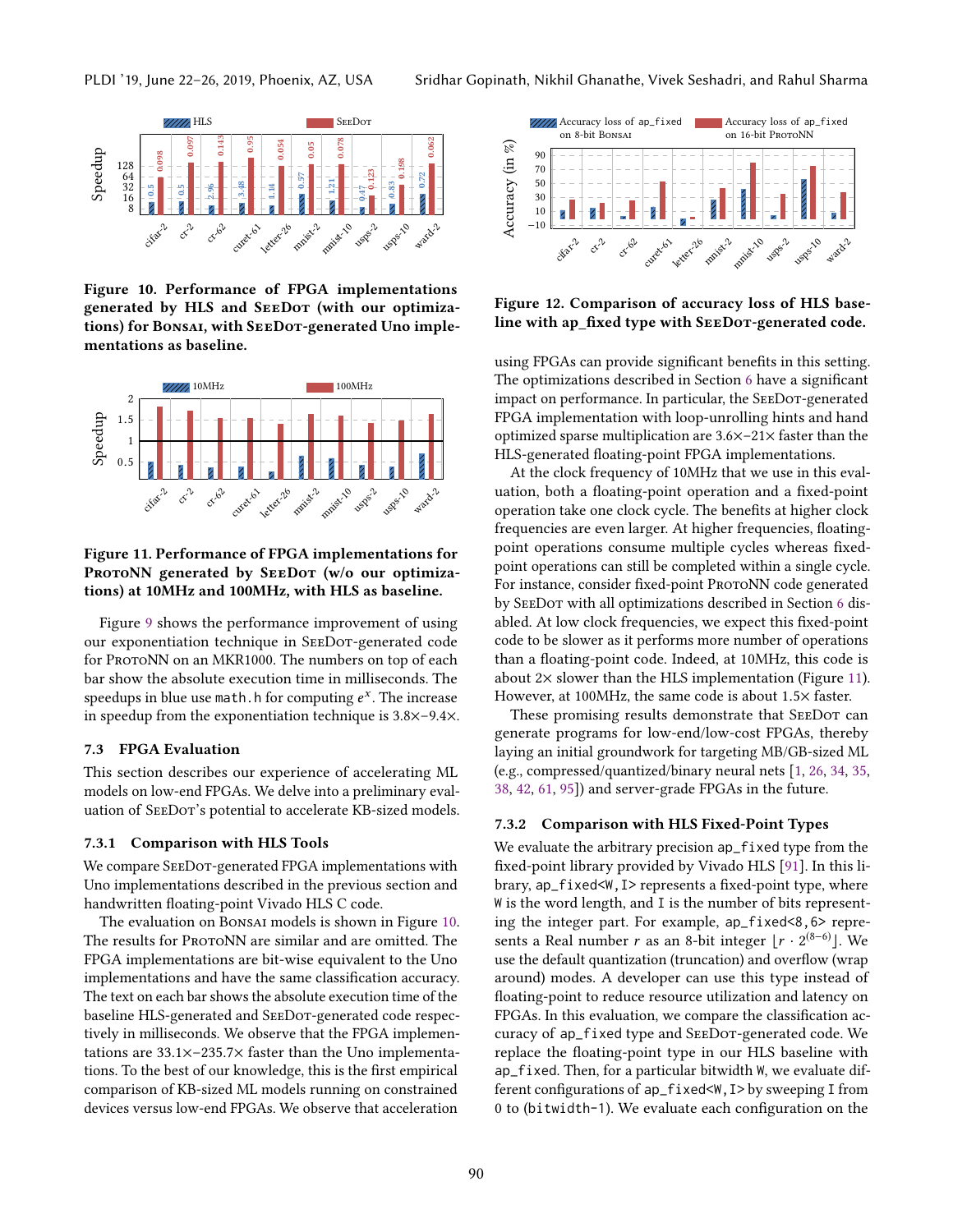|      |    | Model size Bitwidth Accuracy loss Speedup |             |
|------|----|-------------------------------------------|-------------|
| 50K  | 16 | 2.45%                                     | $2.5\times$ |
| 50K  | 32 | 0.00%                                     | 3.3x        |
| 105K | 16 | 1.16%                                     | $\infty$    |

<span id="page-12-1"></span>Table 1. Comparison of SeeDot-generated code with floating-point code for LeNet models on MKR1000.

testing set to record classification accuracy and then report the configuration with the best accuracy.

Figure [12](#page-11-4) compares the classification accuracy loss of the ap\_fixed type with SeeDot-generated code for Bonsai and ProtoNN across various datasets. For ProtoNN, 16bit ap\_fixed type loses 39.69% accuracy on average. In most cases, ap\_fixed type has trivial accuracy (~50% for binary and ~10% for decimal classification tasks). However, 32-bit ap\_fixed type achieves comparable accuracy with SeeDot. The trend with Bonsai models is similar: 8-bit ap\_fixed type loses 17.26% accuracy on average, and 16-bit ap\_fixed type has comparable accuracy. Thus, at lower bitwidths, SEEDOTgenerated code significantly outperforms ap\_fixed type. These results highlight the drawback of traditional fixedpoint arithmetic that quickly loses precision.

# <span id="page-12-0"></span>7.4 Expressiveness

SEEDOT can express a variety of ML models. BONSAI and PROTONN can be expressed in 11 lines and 5 lines of SEEDOT code respectively. Since SeeDot provides language support for standard operations in linear algebra, we believe that it can express most ML inference algorithms.

To demonstrate the expressiveness of SEEDOT, we implemented a KB-sized convolution neural network (CNN) [\[70\]](#page-16-10) in SEEDOT. CNNs are widely used in computer vision and are being deployed on embedded devices for various applications: pedestrian detection [\[82\]](#page-16-21), enhancing driver safety [\[65,](#page-16-22) [79\]](#page-16-23), traffic management [\[62,](#page-15-22) [96\]](#page-16-24), etc. For our evaluation, we use LeNet [\[83\]](#page-16-7), a popular CNN architecture, which passes an input image through a number of convolution layers followed by a number of fully-connected layers. We trained KB-sized LeNet models for the CIFAR-10 dataset and deployed them on an MKR. Since these models are large, they did not fit on an Uno. CIFAR-10 requires labeling RGB images with ten possible labels (e.g., cat, dog, truck, etc.) and is one of the most widely used datasets in computer vision [\[20,](#page-14-16) [33,](#page-15-23) [55\]](#page-15-24). LeNet can be expressed in 10 lines of SEEDOT code, whereas the hand-written C code is several hundred lines long.

Table [1](#page-12-1) summarizes the results on two LeNet models with different sizes. On the smaller model with 50K parameters, SEEDOT-generated 16-bit fixed-point code performs 2.5× better than the baseline floating-point code with a small loss in accuracy (2.45%). To obtain better precision, we tested the model with SeeDot-generated 32-bit fixed-point code which has no accuracy loss and performs <sup>3</sup>.3<sup>×</sup> better. For

<span id="page-12-2"></span>

Figure 13. Significance of the maxscale parameter on the accuracy of the generated fixed-point code.

testing the larger network with 105K parameters, the floatingpoint model is too large to fit on an MKR. Therefore, we measured its accuracy by running it on an x86 processor. In contrast, the fixed-point model can fit on an MKR. To the best of our knowledge, this is the first implementation of a KB-sized ML inference algorithm running on such a small microcontroller that provides high accuracy (above 70%) on a practical computer vision task. Therefore, we believe that SEEDOT can facilitate new ML applications in the future.

#### 7.5 Significance of Maxscale

In this section, we study how accuracy varies with the maxscale parameter. For a given SeeDot program, the compiler generates multiple fixed-point programs with different values for the maxscale parameter. We measure the classification accuracy of the generated program using the training set. Figure [13](#page-12-2) shows the accuracy of the Bonsai model on mnist-10 and the ProtoNN model on usps-10 across various maxscale values. For PROTONN, SEEDOT achieves maximum accuracy at maxscale=8. For Bonsai, there is a huge change in accuracy for maxscale=3,4,5. Thus, the accuracy of the generated fixed-point code depends heavily on the maxscale parameter and exploring it is critical to generating programs with minimum accuracy loss.

# 7.6 Real-World Case Studies

Our evaluation till now has focused on standard ML datasets. Next, we show how SeeDot improves the performance of ML inference algorithms that have been deployed on real IoT devices using two case studies.

## 7.6.1 Farm Sensors

Chakraborty et al. [\[11\]](#page-14-17) have recently deployed 20 IoT devices on a few agricultural farms to enable data-driven farming. Each device contains multiple sensors, deployed at different soil depths, to collect soil moisture and soil temperature data. Given the likelihood of sensor failures, it is necessary to ensure the fidelity of the collected data. Hence, the device contains an Arduino Uno which runs ML inference to detect whether some sensor has malfunctioned. Since the farms are large, the devices neither have network connectivity nor are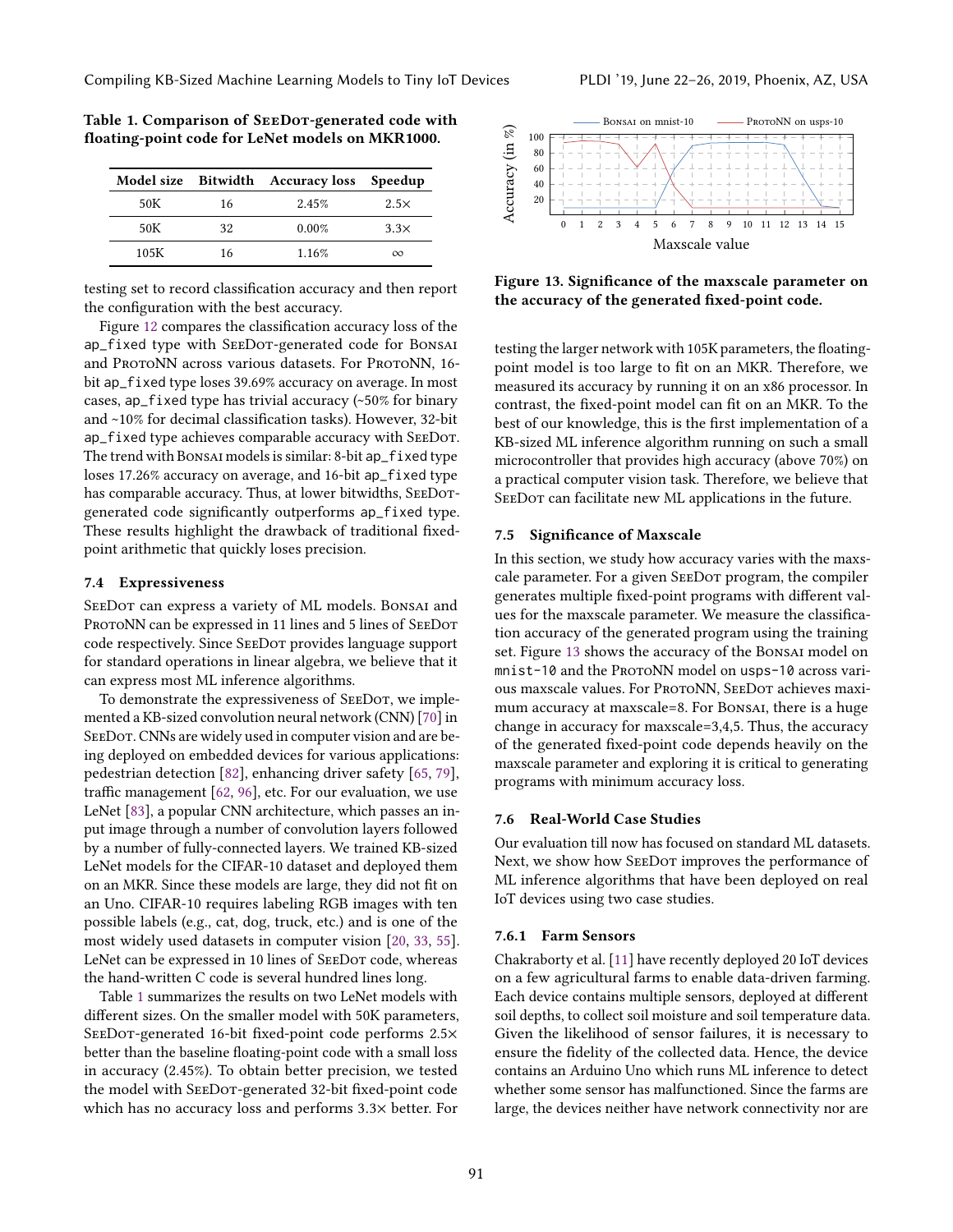connected to power supplies. Thus, the devices need to be power efficient and use constrained hardware like the Uno.

The deployed devices use a floating-point ProtoNN classifier that can detect sensor failures with an accuracy of 96.9%. For this classifier, the SEEDOT-generated code uses 32-bit integers and has an accuracy of 98.0%, which is higher than the floating-point classifier. Moreover, the SEEDOT-generated code is 1.6× faster than the floating-point implementation.

# 7.6.2 Interactive Cane

Gesturepod [\[73\]](#page-16-25) is an IoT device that can be attached to white canes carried by people with visual impairments (VIs). When a person makes a gesture with the cane, e.g., taps it twice on the ground, the pod uses ML to recognize the gesture and communicates it to a smart-phone app. The smart-phone can then perform a task, e.g, read the recent notifications. User studies with 12 people with VIs have shown that the pod can recognize gestures with high accuracy and help complete smart-phone tasks up to 9 times faster [\[73\]](#page-16-25).

The classification accuracy of the floating-point ProtoNN model used by the pod is 99.86%, which is comparable to the 99.79% accuracy of SEEDOT's 16-bit fixed-point implementation. The pod uses an MKR1000 on which SeeDot-generated code is 9.8× faster than the deployed implementation.

# 8 Related Work

Using quantization to compress ML models is an active research area. A number of works modify the training algorithm to incorporate quantization [\[13,](#page-14-18) [14,](#page-14-19) [23,](#page-14-20) [31,](#page-15-25) [36,](#page-15-26) [48,](#page-15-27) [60,](#page-15-28) [75,](#page-16-26) [90,](#page-16-27) [97\]](#page-16-28). More recently, extremely low bitwidth quantization techniques [\[13,](#page-14-18) [75,](#page-16-26) [97\]](#page-16-28) can learn 1, 2, 3-bit weights and biases. All of these techniques require running a nonstandard training algorithm to generate quantized models with good accuracy. The modified training techniques are tailored to specific ML tasks (CNNs) or datasets. Instead, SEEDOT is a post-training quantization framework that can generate fixed-point code for a pre-trained floating-point model and thus does not require the training algorithm to be modified or re-run.

SEEDOT can be considered as an approximate computing framework [\[4,](#page-14-21) [76,](#page-16-29) [77,](#page-16-30) [81,](#page-16-31) [98\]](#page-16-32). However, the prior frameworks do not deal with fixed-point arithmetic and their techniques are complementary.

SEEDOT is a compiler that translates Real expressions to fixed-point code. The previous compilers for this task are too restrictive to be useful for ML tasks. In particular, Darulova et al. [\[15](#page-14-22)[–17\]](#page-14-23) can only express arithmetic over scalar variables and provide no support for matrix operations.

Many frameworks exist for running ML on smartphones [\[47,](#page-15-29) [84\]](#page-16-4). However, these frameworks require MBsized memory to run and are irrelevant to KB-sized devices. There are tools in digital signal processing (DSP) that convert floating-point expressions to fixed-point [\[3,](#page-14-4) [5,](#page-14-5) [7,](#page-14-6) [8,](#page-14-7) [64,](#page-15-6) [68,](#page-16-5) [88\]](#page-16-6). Such tools do not target the KB-sized devices we consider and are far from ideal in compiling ML inference algorithms to KB-sized microcontrollers. These tools use high-bitwidth operations to compute intermediate results. Unlike DSPs, microcontrollers do not have hardware support for such operations and hence such operations cause huge slowdowns.

Developing ML classifiers for constrained hardware is an active research area [\[19,](#page-14-24) [30,](#page-14-2) [37,](#page-15-30) [56–](#page-15-4)[58,](#page-15-31) [94\]](#page-16-33). There have been several efforts to explore acceleration of ML inference with MB/GB sized models on FPGAs [\[10,](#page-14-12) [21,](#page-14-25) [22,](#page-14-26) [25,](#page-14-27) [80\]](#page-16-15). Since we focus on ML inference with KB-sized models on low-end, lowcost FPGAs, these works are inapplicable at this scale. Under this setting, the research in the area is in its infancy. The closest works to SeeDot are by Guan et al. [\[28\]](#page-14-11) and Sharma et al. [\[80\]](#page-16-15). The former uses a hybrid RTL + HLS framework to accelerate DNN inference on FPGAs and the latter uses a template architecture to map various DNN layers onto it. However, quantization, if necessary, needs to be performed by the user. SeeDot automatically generates fixed-point FPGA implementations that accelerate ML inference on lowend FPGAs that lack floating-point support.

An ML programmer who attempts to use high-level synthesis tools such as Intel's FPGA SDK for OpenCL and Xilinx's Vivado HLS faces a steep learning curve. The SeeDot compiler hides this complexity and makes FPGAs more accessible to an end-user. For example, Embedded FPGAs (eFP-GAs) are gaining traction in real-world embedded systems. They are present in various domains such as bio-medical [\[86\]](#page-16-34), computer vision [\[52\]](#page-15-32), traffic monitoring [\[96\]](#page-16-24), and industrial safety [\[12\]](#page-14-28). We believe that SEEDOT would be useful in making eFPGAs more accessible to programmers who are inexperienced in digital design.

# 9 Conclusion

SEEDOT is a framework for generating precise and efficient fixed-point code for ML inference algorithms that can run on microcontrollers and FPGAs. To this end, SEEDOT compiler uses novel techniques like auto-tuning key parameters used in fixed-point code. With these techniques, SeeDotgenerated code significantly outperforms existing alternatives for microcontrollers and FPGAs by 2.4×–82.2× and 3.6×–21×, respectively. We believe that SeeDot can facilitate new ML applications.

# Acknowledgments

Thanks to the anonymous reviewers for their feedback on this paper. We also thank Tusher Chakraborty, Chirag Gupta, Prateek Jain, Ashish Kumar, Aditya Kusupati, Wonyeol Lee, Akshay Nambi, Bhargavi Paranjape, Shishir Patil, Rahul Anand Sharma, Harsha Simhadri, Sanjay Singapuram and Manik Varma for helpful discussions and feedback.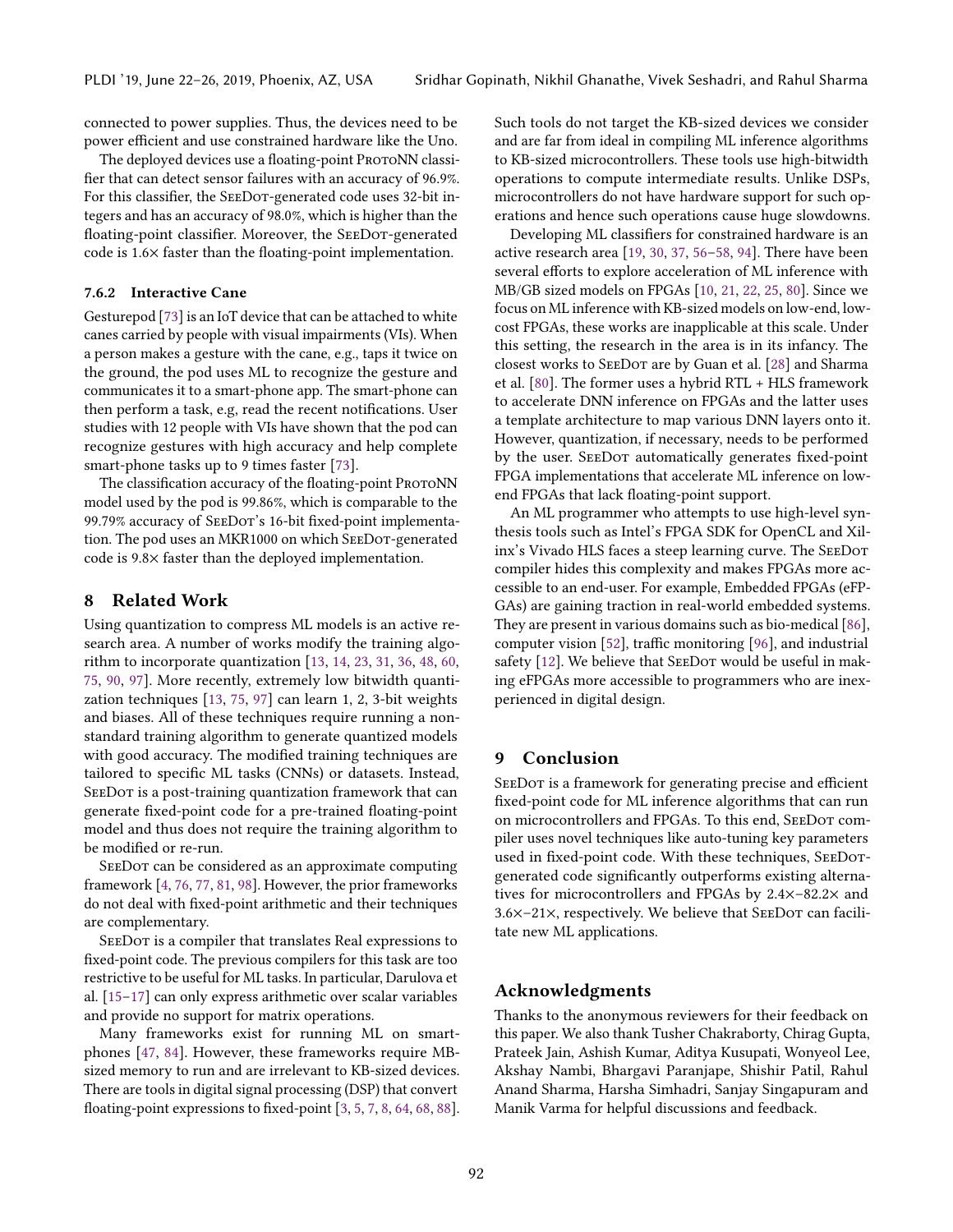# References

- <span id="page-14-14"></span>[1] S. Anwar, K. Hwang, and W. Sung. 2015. Fixed point optimization of deep convolutional neural networks for object recognition. In 2015 IEEE International Conference on Acoustics, Speech and Signal Processing (ICASSP). 1131–1135. https://doi.org/10.[1109/ICASSP](https://doi.org/10.1109/ICASSP.2015.7178146).2015.<sup>7178146</sup>
- <span id="page-14-8"></span>[2] T. Araki. 2017. Accelerating Machine Learning on Sparse Datasets with a Distributed Memory Vector Architecture. In 2017 16th International Symposium on Parallel and Distributed Computing (ISPDC). 112–121. https://doi.org/10.[1109/ISPDC](https://doi.org/10.1109/ISPDC.2017.21).2017.<sup>21</sup>
- <span id="page-14-4"></span>[3] Jonathan Babb, Martin C. Rinard, Csaba Andras Moritz, Walter Lee, Matthew I. Frank, Rajeev Barua, and Saman P. Amarasinghe. 1999. Parallelizing Applications into Silicon. In 7th IEEE Symposium on Field-Programmable Custom Computing Machines (FCCM '99), 21-23 April 1999, Napa, CA, USA. 70.
- <span id="page-14-21"></span>[4] Woongki Baek and Trishul M. Chilimbi. 2010. Green: a framework for supporting energy-conscious programming using controlled approximation. In Proceedings of the 2010 ACM SIGPLAN Conference on Programming Language Design and Implementation, PLDI 2010, Toronto, Ontario, Canada, June 5-10, 2010. 198–209.
- <span id="page-14-5"></span>[5] P. Banerjee, D. Bagchi, M. Haldar, A. Nayak, V. Kim, and R. Uribe. 2003. Automatic conversion of floating point MATLAB programs into fixed point FPGA based hardware design. In 11th Annual IEEE Symposium on Field-Programmable Custom Computing Machines, 2003. FCCM 2003. 263–264. https://doi.org/10.[1109/FPGA](https://doi.org/10.1109/FPGA.2003.1227262).2003.<sup>1227262</sup>
- <span id="page-14-3"></span>[6] Massimo Banzi and Michael Shiloh. 2014. Getting started with Arduino: the open source electronics prototyping platform. Maker Media, Inc.
- <span id="page-14-6"></span>[7] M Bečvář and P Štukjunger. 2005. Fixed-point arithmetic in FPGA. Acta Polytechnica 45, 2 (2005).
- <span id="page-14-7"></span>[8] David M. Brooks and Margaret Martonosi. 1999. Dynamically Exploiting Narrow Width Operands to Improve Processor Power and Performance. In Proceedings of the Fifth International Symposium on High-Performance Computer Architecture, Orlando, FL, USA, January 9-12, 1999. 13–22.
- <span id="page-14-0"></span>[9] Pablo Samuel Castro, Daqing Zhang, and Shijian Li. 2012. Urban traffic modelling and prediction using large scale taxi GPS traces. In International Conference on Pervasive Computing. Springer, 57–72.
- <span id="page-14-12"></span>[10] Adrian M Caulfield, Eric S Chung, Andrew Putnam, Hari Angepat, Jeremy Fowers, Michael Haselman, Stephen Heil, Matt Humphrey, Puneet Kaur, Joo-Young Kim, et al. 2016. A cloud-scale acceleration architecture. In The 49th Annual IEEE/ACM International Symposium on Microarchitecture. IEEE Press, 7.
- <span id="page-14-17"></span>[11] T. Chakraborty, S.N. Akshay Uttama Nambi, R. Chandra, R. Sharma, Z. Kapetanovic, M. Swaminathan, and J. Appavoo. 2018. Fall-curve: A novel primitive for IoT Fault Detection and Isolation. In Proceedings of the Eleventh ACM International Conference on Embedded Software (SenSys '18).
- <span id="page-14-28"></span>[12] L. M. Contreras-Medina, R. J. Romero-Troncoso, J. R. Millan-Almaraz, and C. Rodriguez-Donate. 2008. FPGA based multiple-channel vibration analyzer embedded system for industrial applications in automatic failure detection. In 2008 International Symposium on Industrial Embedded Systems. 229–232. [https://doi](https://doi.org/10.1109/SIES.2008.4577705).org/10.1109/SIES.2008.<sup>4577705</sup>
- <span id="page-14-18"></span>[13] Matthieu Courbariaux and Yoshua Bengio. 2016. BinaryNet: Training Deep Neural Networks with Weights and Activations Constrained to +1 or -1. CoRR abs/1602.02830 (2016). arXiv[:1602.02830](http://arxiv.org/abs/1602.02830) [http:](http://arxiv.org/abs/1602.02830) //arxiv.[org/abs/1602](http://arxiv.org/abs/1602.02830).<sup>02830</sup>
- <span id="page-14-19"></span>[14] Matthieu Courbariaux, Yoshua Bengio, and Jean-Pierre David. 2014. Low precision arithmetic for deep learning. CoRR abs/1412.7024 (2014). arXiv[:1412.7024](http://arxiv.org/abs/1412.7024) http://arxiv.[org/abs/1412](http://arxiv.org/abs/1412.7024).<sup>7024</sup>
- <span id="page-14-22"></span>[15] Eva Darulova and Viktor Kuncak. 2014. Sound compilation of reals. In The 41st Annual ACM SIGPLAN-SIGACT Symposium on Principles of Programming Languages, POPL '14, San Diego, CA, USA, January 20-21, 2014. 235–248.
- [16] Eva Darulova and Viktor Kuncak. 2017. Towards a Compiler for Reals. ACM Trans. Program. Lang. Syst. 39, 2, Article 8 (March 2017), 28 pages.

https://doi.org/10.[1145/3014426](https://doi.org/10.1145/3014426)

- <span id="page-14-23"></span>[17] Eva Darulova, Viktor Kuncak, Rupak Majumdar, and Indranil Saha. 2013. Synthesis of Fixed-point Programs. In Proceedings of the Eleventh ACM International Conference on Embedded Software (EM-SOFT '13). IEEE Press, Piscataway, NJ, USA, Article 22, 10 pages. http://dl.acm.[org/citation](http://dl.acm.org/citation.cfm?id=2555754.2555776).cfm?id=2555754.<sup>2555776</sup>
- <span id="page-14-13"></span>[18] Teófilo Emídio de Campos, Bodla Rakesh Babu, and Manik Varma. 2009. Character Recognition in Natural Images. In VISAPP 2009 - Proceedings of the Fourth International Conference on Computer Vision Theory and Applications, Lisboa, Portugal, February 5-8, 2009 - Volume 2. 273–280.
- <span id="page-14-24"></span>[19] Don Dennis, Chirag Pabbaraju, Harsha Vardhan Simhadri, and Prateek Jain. 2018. Multiple Instance Learning for Efficient Sequential Data Classification on Resource-constrained Devices. In Proceedings of the Thirty-first Annual Conference on Neural Information Processing Systems (NeurIPS). 10976-10987. all<sub>p</sub>[apers/DennisPSJ18](all_papers/DennisPSJ18.pdf).pdf slides/-DennisPSJ18.pdf.
- <span id="page-14-16"></span>[20] Peter Eckersley and Yomna Nasser. [n. d.]. AI Progress Measurement | Electronic Frontier Foundation. https://www.eff.[org/ai/metrics](https://www.eff.org/ai/metrics). (Accessed on 08/04/2018).
- <span id="page-14-25"></span>[21] C. Farabet, C. Poulet, J. Y. Han, and Y. LeCun. 2009. CNP: An FPGAbased Processor for Convolutional Networks. In International Conference on Field Programmable Logic and Applications. 32–37. [https:](https://doi.org/10.1109/FPL.2009.5272559) //doi.org/10.[1109/FPL](https://doi.org/10.1109/FPL.2009.5272559).2009.<sup>5272559</sup>
- <span id="page-14-26"></span>[22] J. Fowers, K. Ovtcharov, M. Papamichael, T. Massengill, M. Liu, D. Lo, S. Alkalay, M. Haselman, L. Adams, M. Ghandi, S. Heil, P. Patel, A. Sapek, G. Weisz, L. Woods, S. Lanka, S. K. Reinhardt, A. M. Caulfield, E. S. Chung, and D. Burger. 2018. A Configurable Cloud-Scale DNN Processor for Real-Time AI. In 2018 ACM/IEEE 45th Annual International Symposium on Computer Architecture (ISCA). 1–14. https://doi.org/10.[1109/ISCA](https://doi.org/10.1109/ISCA.2018.00012).2018.<sup>00012</sup>
- <span id="page-14-20"></span>[23] Josh Fromm, Shwetak Patel, and Matthai Philipose. 2018. Heterogeneous Bitwidth Binarization in Convolutional Neural Networks. CoRR abs/1805.10368 (2018). arXiv[:1805.10368](http://arxiv.org/abs/1805.10368) [http://arxiv](http://arxiv.org/abs/1805.10368).org/abs/ <sup>1805</sup>.[10368](http://arxiv.org/abs/1805.10368)
- <span id="page-14-10"></span>[24] N.P. Ghanathe, A. Madorsky, H. Lam, D.E. Acosta, A.D. George, M.R. Carver, Y. Xia, A. Jyothishwara, and M. Hansen. 2017. Software and firmware co-development using high-level synthesis. Journal of Instrumentation 12, 01 (2017), C01083. http://stacks.iop.[org/1748-0221/12/i](http://stacks.iop.org/1748-0221/12/i=01/a=C01083)<sup>=</sup> 01/a=[C01083](http://stacks.iop.org/1748-0221/12/i=01/a=C01083)
- <span id="page-14-27"></span>[25] V. Gokhale, J. Jin, A. Dundar, B. Martini, and E. Culurciello. 2014. A 240 G-ops/s Mobile Coprocessor for Deep Neural Networks. In 2014 IEEE Conference on Computer Vision and Pattern Recognition Workshops. 696–701. https://doi.org/10.[1109/CVPRW](https://doi.org/10.1109/CVPRW.2014.106).2014.<sup>106</sup>
- <span id="page-14-15"></span>[26] Yunchao Gong, Liu Liu, Ming Yang, and Lubomir D. Bourdev. 2014. Compressing Deep Convolutional Networks using Vector Quantization. CoRR abs/1412.6115 (2014). arXiv[:1412.6115](http://arxiv.org/abs/1412.6115) [http://arxiv](http://arxiv.org/abs/1412.6115).org/ [abs/1412](http://arxiv.org/abs/1412.6115).<sup>6115</sup>
- <span id="page-14-9"></span>[27] P. Grigoras, P. Burovskiy, E. Hung, and W. Luk. 2015. Accelerating SpMV on FPGAs by Compressing Nonzero Values. In 2015 IEEE 23rd Annual International Symposium on Field-Programmable Custom Computing Machines. 64–67. https://doi.org/10.[1109/FCCM](https://doi.org/10.1109/FCCM.2015.30).2015.<sup>30</sup>
- <span id="page-14-11"></span>[28] Y. Guan, H. Liang, N. Xu, W. Wang, S. Shi, X. Chen, G. Sun, W. Zhang, and J. Cong. 2017. FP-DNN: An Automated Framework for Mapping Deep Neural Networks onto FPGAs with RTL-HLS Hybrid Templates. In 2017 IEEE 25th Annual International Symposium on Field-Programmable Custom Computing Machines (FCCM). 152–159. https://doi.org/10.[1109/FCCM](https://doi.org/10.1109/FCCM.2017.25).2017.<sup>25</sup>
- <span id="page-14-1"></span>[29] Jayavardhana Gubbi, Rajkumar Buyya, Slaven Marusic, and Marimuthu Palaniswami. 2013. Internet of Things (IoT): A vision, architectural elements, and future directions. Future generation computer systems 29, 7 (2013), 1645–1660.
- <span id="page-14-2"></span>[30] Chirag Gupta, Arun Sai Suggala, Ankit Goyal, Harsha Vardhan Simhadri, Bhargavi Paranjape, Ashish Kumar, Saurabh Goyal, Raghavendra Udupa, Manik Varma, and Prateek Jain. 2017. ProtoNN: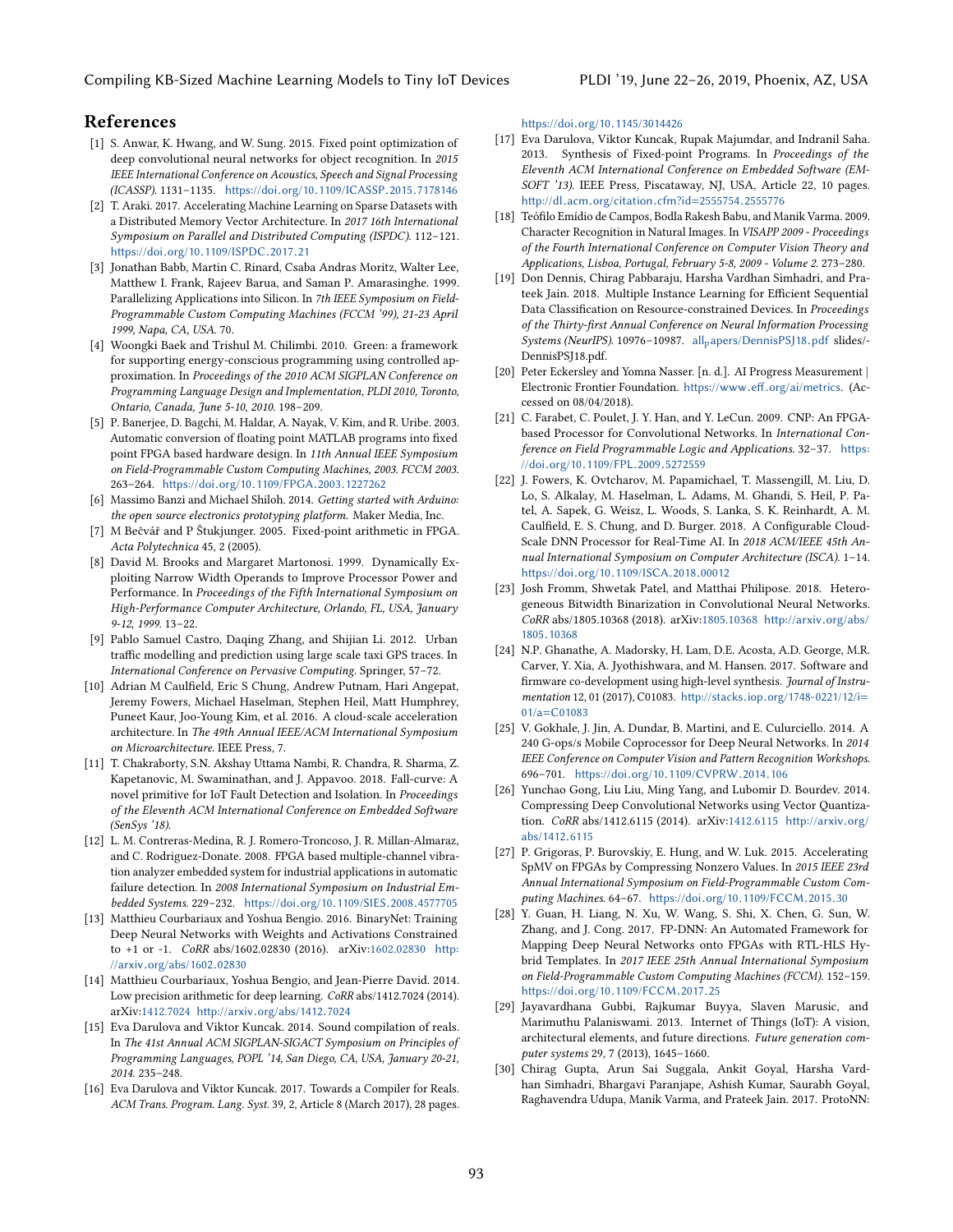compressed and accurate kNN for resource-scarce devices. In International Conference on Machine Learning. 1331–1340.

- <span id="page-15-25"></span>[31] Suyog Gupta, Ankur Agrawal, Kailash Gopalakrishnan, and Pritish Narayanan. 2015. Deep Learning with Limited Numerical Precision. CoRR abs/1502.02551 (2015). arXiv[:1502.02551](http://arxiv.org/abs/1502.02551) [http://arxiv](http://arxiv.org/abs/1502.02551).org/abs/ <sup>1502</sup>.[02551](http://arxiv.org/abs/1502.02551)
- <span id="page-15-12"></span>[32] Karen Zita Haigh, Allan M. Mackay, Michael Cook, and Li Lin. 2015. Machine Learning for Embedded Systems : A Case Study.
- <span id="page-15-23"></span>[33] Ben Hamner. [n. d.]. Popular Datasets Over Time | Kaggle. [https://](https://www.kaggle.com/benhamner/popular-datasets-over-time/code) www.kaggle.[com/benhamner/popular-datasets-over-time/code](https://www.kaggle.com/benhamner/popular-datasets-over-time/code). (Accessed on 08/04/2018).
- <span id="page-15-17"></span>[34] Song Han, Xingyu Liu, Huizi Mao, Jing Pu, Ardavan Pedram, Mark A. Horowitz, and William J. Dally. 2016. EIE: Efficient Inference Engine on Compressed Deep Neural Network. CoRR abs/1602.01528 (2016). arXiv[:1602.01528](http://arxiv.org/abs/1602.01528) http://arxiv.[org/abs/1602](http://arxiv.org/abs/1602.01528).<sup>01528</sup>
- <span id="page-15-18"></span>[35] Song Han, Huizi Mao, and William J. Dally. 2015. Deep Compression: Compressing Deep Neural Network with Pruning, Trained Quantization and Huffman Coding. CoRR abs/1510.00149 (2015). arXiv[:1510.00149](http://arxiv.org/abs/1510.00149) http://arxiv.[org/abs/1510](http://arxiv.org/abs/1510.00149).<sup>00149</sup>
- <span id="page-15-26"></span>[36] Song Han, Huizi Mao, and William J. Dally. 2015. Deep Compression: Compressing Deep Neural Network with Pruning, Trained Quantization and Huffman Coding. CoRR abs/1510.00149 (2015). arXiv[:1510.00149](http://arxiv.org/abs/1510.00149) http://arxiv.[org/abs/1510](http://arxiv.org/abs/1510.00149).<sup>00149</sup>
- <span id="page-15-30"></span>[37] Song Han, Huizi Mao, and William J. Dally. 2015. Deep Compression: Compressing Deep Neural Network with Pruning, Trained Quantization and Huffman Coding. CoRR abs/1510.00149 (2015).
- <span id="page-15-19"></span>[38] Song Han, Jeff Pool, John Tran, and William J. Dally. 2015. Learning both Weights and Connections for Efficient Neural Networks. CoRR abs/1506.02626 (2015). arXiv[:1506.02626](http://arxiv.org/abs/1506.02626) [http://arxiv](http://arxiv.org/abs/1506.02626).org/abs/ <sup>1506</sup>.[02626](http://arxiv.org/abs/1506.02626)
- <span id="page-15-2"></span>[39] Moeen Hassanalieragh, Alex Page, Tolga Soyata, Gaurav Sharma, Mehmet Aktas, Gonzalo Mateos, Burak Kantarci, and Silvana Andreescu. 2015. Health monitoring and management using Internet-of-Things (IoT) sensing with cloud-based processing: Opportunities and challenges. In 2015 IEEE international conference on services computing (SCC). IEEE, 285–292.
- <span id="page-15-9"></span>[40] Hannes Hassler and Naofumi Takagi. 1995. Function Evaluation by Table Look-up and Addition. In 12th Symposium on Computer Arithmetic (ARITH-12 '95), July 19-21, 1995, Bath, England, UK. 10– 16. https://doi.org/10.[1109/ARITH](https://doi.org/10.1109/ARITH.1995.465382).1995.<sup>465382</sup>
- <span id="page-15-13"></span>[41] Chih-Wei Hsu and Chih-Jen Lin. 2002. A comparison of methods for multiclass support vector machines. IEEE transactions on Neural Networks 13, 2 (2002), 415–425.
- <span id="page-15-20"></span>[42] Itay Hubara, Matthieu Courbariaux, Daniel Soudry, Ran El-Yaniv, and Yoshua Bengio. 2016. Binarized Neural Networks. In Advances in Neural Information Processing Systems 29, D. D. Lee, M. Sugiyama, U. V. Luxburg, I. Guyon, and R. Garnett (Eds.). Curran Associates, Inc., 4107–4115. http://papers.nips.[cc/paper/6573-binarized-neural](http://papers.nips.cc/paper/6573-binarized-neural-networks.pdf)[networks](http://papers.nips.cc/paper/6573-binarized-neural-networks.pdf).pdf
- <span id="page-15-15"></span>[43] Jonathan J. Hull. 1994. A database for handwritten text recognition research. IEEE Transactions on pattern analysis and machine intelligence 16, 5 (1994), 550–554.
- <span id="page-15-10"></span>[44] IEEE. 2000. IEEE Standard VHDL Language Reference Manual. IEEE Std 1076-2000 (2000), i–290. https://doi.org/10.[1109/IEEESTD](https://doi.org/10.1109/IEEESTD.2000.92297).2000.<sup>92297</sup>
- <span id="page-15-11"></span>[45] IEEE. 2006. IEEE Standard for Verilog Hardware Description Language. IEEE Std 1364-2005 (Revision of IEEE Std 1364-2001) (2006), 01–560. https://doi.org/10.[1109/IEEESTD](https://doi.org/10.1109/IEEESTD.2006.99495).2006.<sup>99495</sup>
- <span id="page-15-5"></span>[46] IEEE. 2008. IEEE Standard for Floating-Point Arithmetic. IEEE Std 754-<sup>2008</sup> (Aug 2008), 1–70. https://doi.org/10.[1109/IEEESTD](https://doi.org/10.1109/IEEESTD.2008.4610935).2008.<sup>4610935</sup>
- <span id="page-15-29"></span>[47] Apple Inc. [n. d.]. Core ML | Apple Developer Documentation. https://developer.apple.[com/documentation/coreml](https://developer.apple.com/documentation/coreml). (Accessed on 11/07/2018).
- <span id="page-15-27"></span>[48] Benoit Jacob, Skirmantas Kligys, Bo Chen, Menglong Zhu, Matthew Tang, Andrew G. Howard, Hartwig Adam, and Dmitry Kalenichenko.

2017. Quantization and Training of Neural Networks for Efficient Integer-Arithmetic-Only Inference. CoRR abs/1712.05877 (2017). arXiv[:1712.05877](http://arxiv.org/abs/1712.05877) http://arxiv.[org/abs/1712](http://arxiv.org/abs/1712.05877).<sup>05877</sup>

- <span id="page-15-3"></span>[49] Zhanlin Ji, Ivan Ganchev, Máirtín O'Droma, Li Zhao, and Xueji Zhang. 2014. A cloud-based car parking middleware for IoT-based smart cities: Design and implementation. Sensors 14, 12 (2014), 22372–22393.
- <span id="page-15-16"></span>[50] Cijo Jose, Prasoon Goyal, Parv Aggrwal, and Manik Varma. 2013. Local deep kernel learning for efficient non-linear SVM prediction. In International conference on machine learning. 486–494. [http:](http://manikvarma.org/code/LDKL/download.html) //manikvarma.[org/code/LDKL/download](http://manikvarma.org/code/LDKL/download.html).html
- <span id="page-15-8"></span>[51] Jongbin Jung, Connor Concannon, Ravi Shroff, Sharad Goel, and Daniel G Goldstein. 2017. Simple rules for complex decisions. arXiv preprint arXiv:1702.04690 (2017).
- <span id="page-15-32"></span>[52] A. S. Khalil, M. Shalaby, and E. Hegazi. 2017. A hardware design and implementation for accelerating motion detection using (System On Chip) SOC. In 2017 12th International Conference on Computer Engineering and Systems (ICCES). 411–416.
- <span id="page-15-0"></span>[53] JM Ko and YQ Ni. 2005. Technology developments in structural health monitoring of large-scale bridges. Engineering structures 27, 12 (2005), 1715–1725.
- <span id="page-15-7"></span>[54] Alex Krizhevsky. 2009. Learning multiple layers of features from tiny images. Technical Report. Citeseer.
- <span id="page-15-24"></span>[55] Alex Krizhevsky and G Hinton. 2010. Convolutional deep belief networks on CIFAR-10. Unpublished manuscript 40, 7 (2010).
- <span id="page-15-4"></span>[56] Ashish Kumar, Saurabh Goyal, and Manik Varma. 2017. Resourceefficient Machine Learning in 2 KB RAM for the Internet of Things. In International Conference on Machine Learning. 1935–1944.
- [57] Matt J. Kusner, Stephen Tyree, Kilian Q. Weinberger, and Kunal Agrawal. 2014. Stochastic Neighbor Compression. In Proceedings of the 31th International Conference on Machine Learning, ICML 2014, Beijing, China, 21-26 June 2014, 622-630.
- <span id="page-15-31"></span>[58] Aditya Kusupati, Manish Singh, Kush Bhatia, Ashish Kumar, Prateek Jain, and Manik Varma. 2018. FastGRNN: A Fast, Accurate, Stable and Tiny Kilobyte Sized Gated Recurrent Neural Network. In Proceedings of the Thirty-first Annual Conference on Neural Information Processing Systems (NeurIPS). 9031-9042. all<sub>p</sub>[apers/KusupatiSBKJV18](all_papers/KusupatiSBKJV18.pdf).pdf slides/fastgrnn.pdf.
- <span id="page-15-14"></span>[59] Yann LeCun, Léon Bottou, Yoshua Bengio, and Patrick Haffner. 1998. Gradient-based learning applied to document recognition. Proc. IEEE 86, 11 (1998), 2278–2324.
- <span id="page-15-28"></span>[60] Hao Li, Soham De, Zheng Xu, Christoph Studer, Hanan Samet, and Tom Goldstein. 2017. Training Quantized Nets: A Deeper Understanding. CoRR abs/1706.02379 (2017). arXiv[:1706.02379](http://arxiv.org/abs/1706.02379) [http://arxiv](http://arxiv.org/abs/1706.02379).org/abs/ <sup>1706</sup>.[02379](http://arxiv.org/abs/1706.02379)
- <span id="page-15-21"></span>[61] Zhouhan Lin, Matthieu Courbariaux, Roland Memisevic, and Yoshua Bengio. 2015. Neural Networks with Few Multiplications. CoRR abs/1510.03009 (2015). arXiv[:1510.03009](http://arxiv.org/abs/1510.03009) [http://arxiv](http://arxiv.org/abs/1510.03009).org/abs/ <sup>1510</sup>.[03009](http://arxiv.org/abs/1510.03009)
- <span id="page-15-22"></span>[62] Xiaolei Ma, Zhuang Dai, Zhengbing He, Jihui Ma, Yong Wang, and Yunpeng Wang. 2017. Learning traffic as images: a deep convolutional neural network for large-scale transportation network speed prediction. Sensors 17, 4 (2017), 818.
- <span id="page-15-1"></span>[63] Nicolas Maisonneuve, Matthias Stevens, Maria E Niessen, Peter Hanappe, and Luc Steels. 2009. Citizen noise pollution monitoring. In Proceedings of the 10th Annual International Conference on Digital Government Research: Social Networks: Making Connections between Citizens, Data and Government. Digital Government Society of North America, 96–103.
- <span id="page-15-6"></span>[64] Daniel Menard, Daniel Chillet, François Charot, and Olivier Sentieys. 2002. Automatic Floating-point to Fixed-point Conversion for DSP Code Generation. In Proceedings of the 2002 International Conference on Compilers, Architecture, and Synthesis for Embedded Systems (CASES '02). ACM, New York, NY, USA, 270–276. [https://doi](https://doi.org/10.1145/581630.581674).org/10.1145/ [581630](https://doi.org/10.1145/581630.581674).<sup>581674</sup>